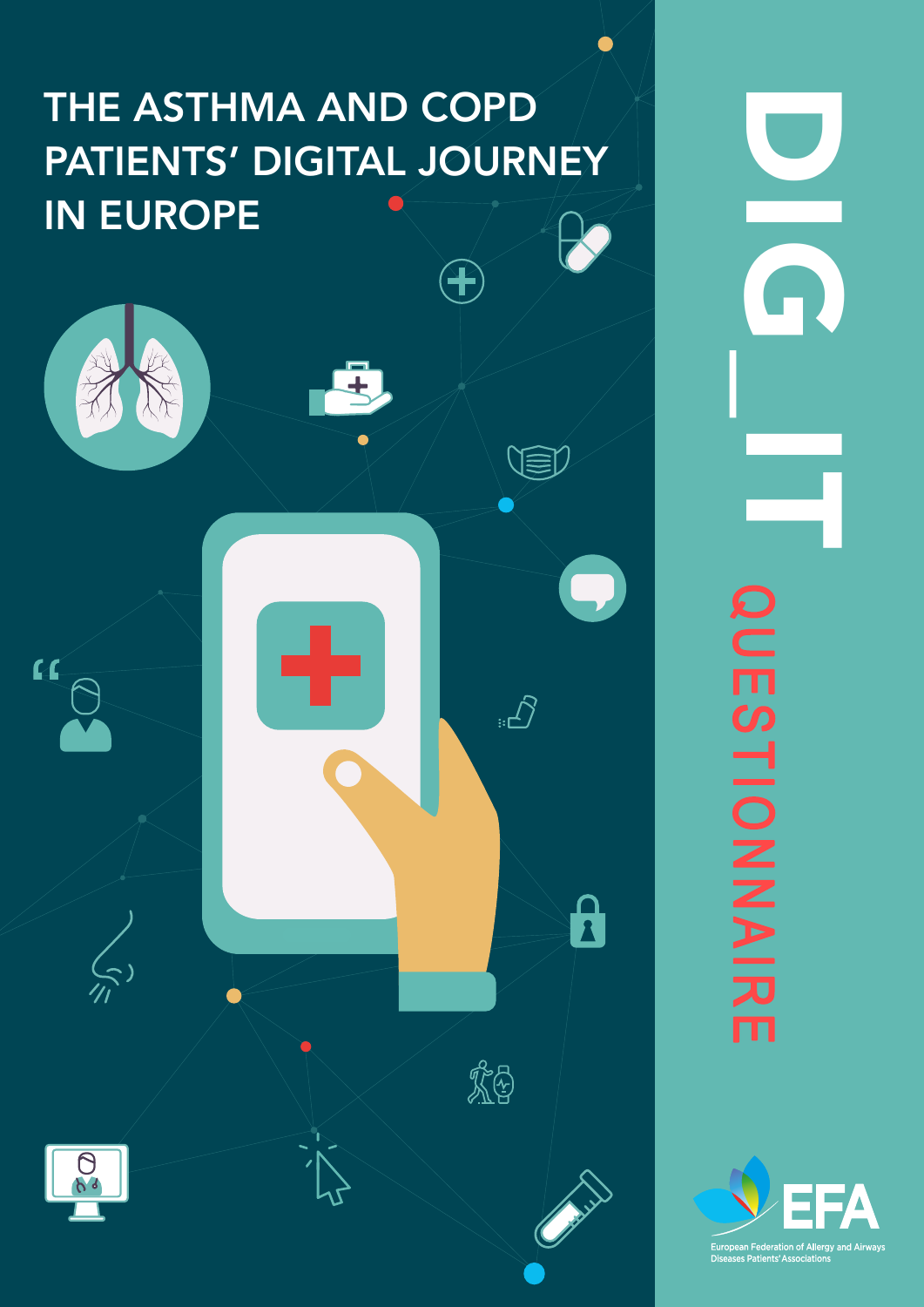

#### **DIG-IT The digital asthma and COPD patient in Europe**

#### **Final Master – Questionnaire**

# **Country:**

**Three-digit screener number to be entered** 

**\_\_. \_\_. \_\_**

#### **Recruitment source:**

| Physician 1          |  |
|----------------------|--|
|                      |  |
| Social media group3  |  |
| Referral of patient4 |  |
| Support group 5      |  |
|                      |  |
|                      |  |
|                      |  |
|                      |  |

## **A. SCREENING DATA:**

Hello, my name is .... from..., an independent market research company. We are currently conducting a study related to COPD and Asthma for EFA, the European Federation of Allergy and Airways Diseases Patients' Associations. The study assesses a number of aspects that influence the disease management of people living with COPD/Asthma. Please note that your individual responses and personal information will be kept strictly confidential.

First, I would like to ask you a few questions to see if you meet the study criteria. If yes, the actual telephone study will last 20-25 minutes, and you will receive an incentive of ... Euro.

1. Gender (do not ask – Single answer)

2. "How old are you?" (Please record exact age and then circle the appropriate age category)

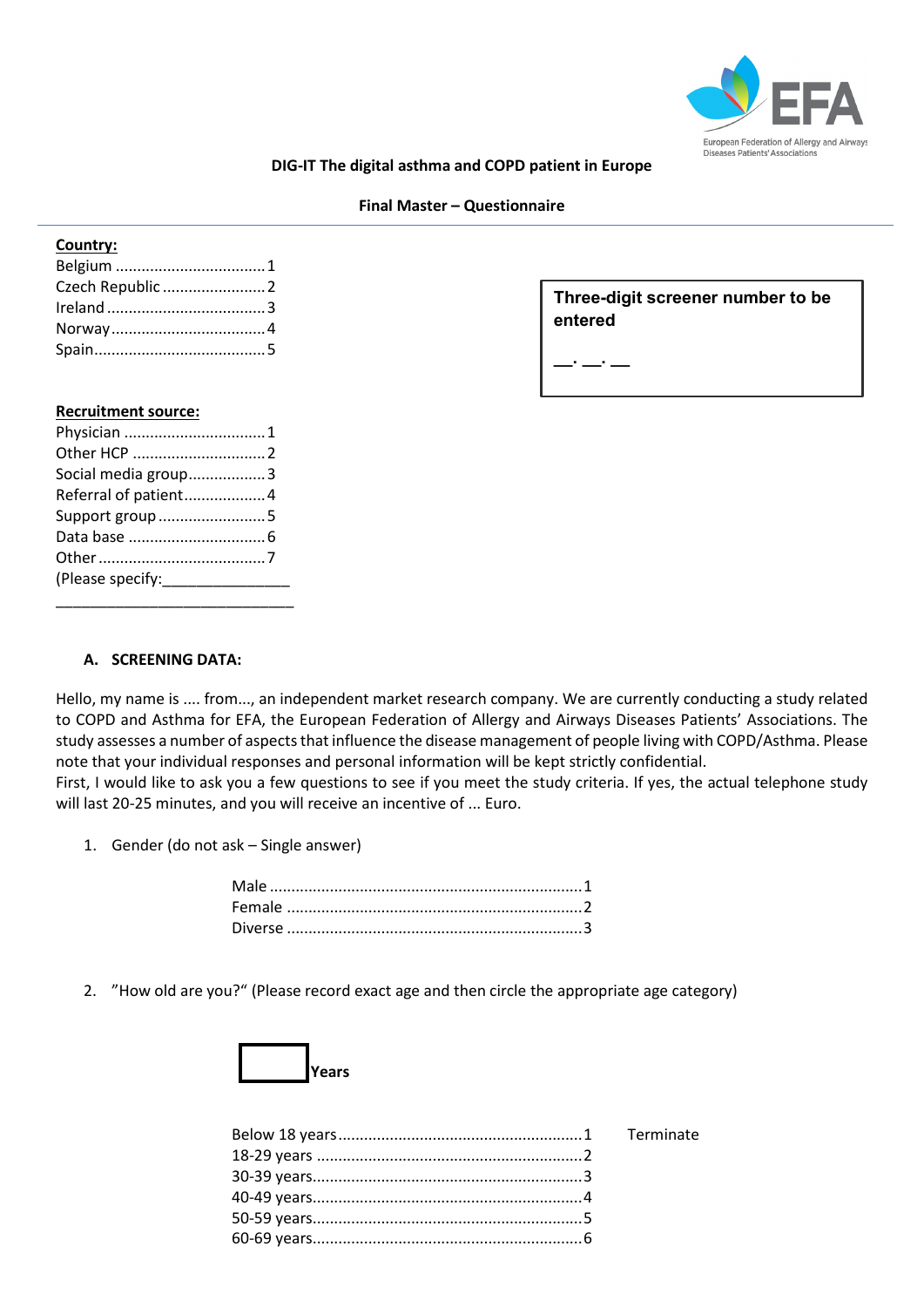

3. "Please tell me if you suffer and are diagnosed with one the following diseases? (multiple answer)

3a: INTERVIEWER Please select for which condition the participant is being interviewed: (single answer, i**f both COPD and asthma are mentioned choose one option)**

| Asthma (only possible if mentioned at Q3) 1 | Go to Q 4 |
|---------------------------------------------|-----------|
| COPD (only possible if mentioned at Q3) 2   | Go to Q 5 |

## $\rightarrow$  VERSION ASTHMA OR COPD

 $\rightarrow$  If only Asthma OR only COPD is selected at Q3, only allow the selected option at 3a

#### **IF ASTHMA AT Q3a**

4. "What level of severity has been most recently diagnosed?\*1 – (READ OUT - single answer)

\*1) If needed: disease levels for Asthma are: **FEV = Forced Expiratory Volume**

- **mild**= intermittent or persistently mild (symptoms less than daily / night-time awakenings: less than 5 nights per month / none or minor interference with normal activity / FEV >80 of predicted FEV
- **moderate** = persistently moderate (symptoms daily / night-time awakenings: not nightly, but more than once a week / some interference with normal activity / FEV >60 of predicted FEV
- **severe**= persistently severe (symptoms throughout the day / night-time awakenings: often every night / extreme interference with normal activity / FEV < 60 of predicted FEV

## **IF COPD AT Q3a**

5. "What level of severity has been most recently diagnosed?\*"2 - (READ OUT - single answer)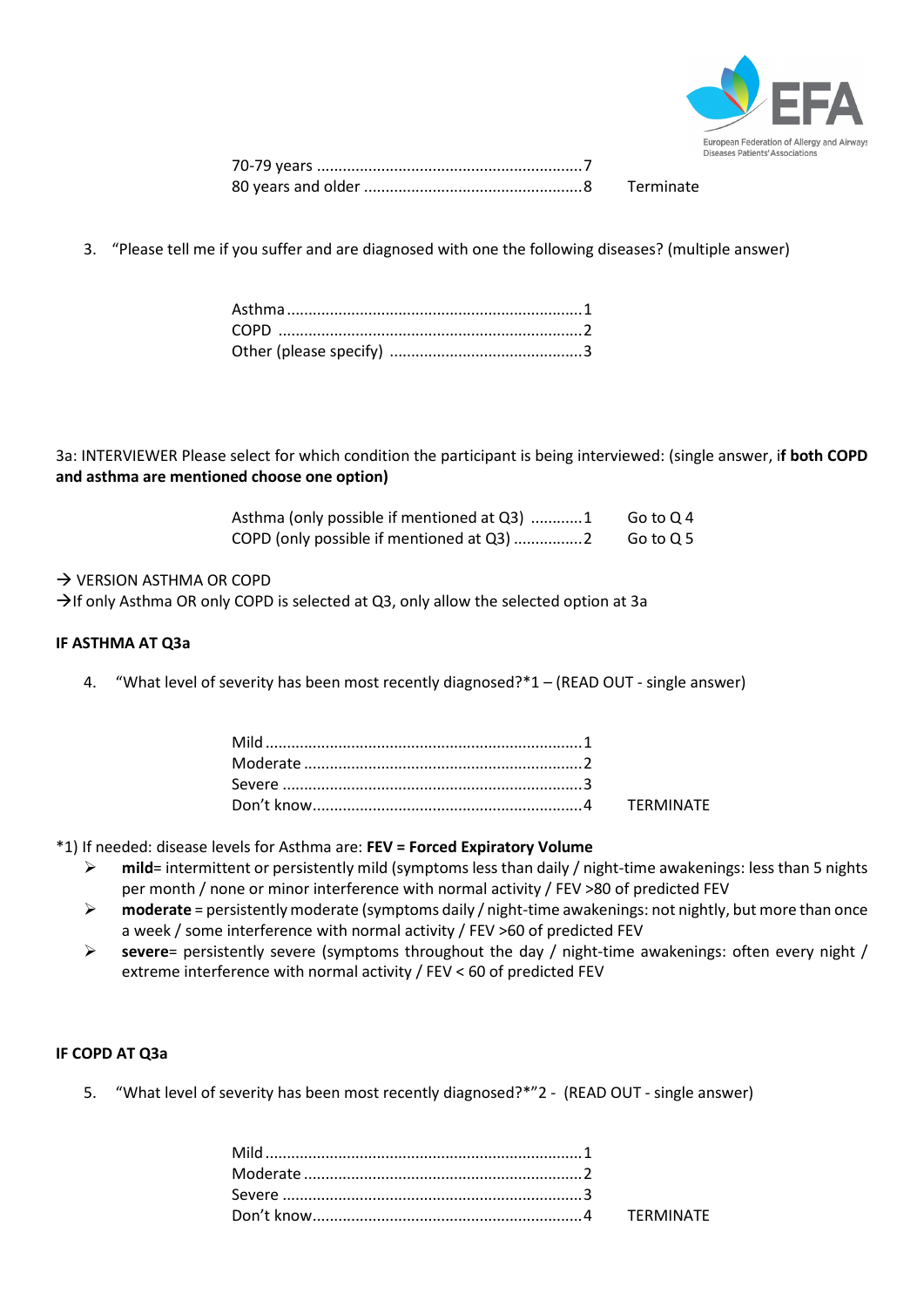

\*2) If needed: disease levels for COPD are: **PFT=Peak Expiratory Flow**

- **mild=** shortness of breath when running across level surfaces or when walking on a slight incline / coughing several days a week, but most days are good / not more than one exacerbation per year and without hospitalization / results of PFT >80 of precited PFT
- **moderate=** shortness of breath, cough and sputum on most days and daily routine needs to be adjusted / frequent stops to catch breath / not more than one exacerbation per year and without hospitalization / results of PFT >50 and <80 of precited PFT
- **severe=** shortness of breath, cough and sputum on most days and daily routine needs to be adjusted / flares and exacerbations worse than at moderate stage / exercise becomes more difficult and fatigue increased / More than one exacerbation per year with hospitalization/ results of PFT >30 and <50 of precited PFT
- 6. "Please indicate which of the following symptoms do you experience? (READ OUT multiple answers)

7. "In what kind of area do you live? (READ OUT – single answer)

8. "What is the highest educational qualification you achieved?" (single answer)

| Secondary education / high school diploma3   |  |
|----------------------------------------------|--|
|                                              |  |
| University (diploma, BA, MA)/ Postgraduate 5 |  |
|                                              |  |

- 9. "What is the monthly household net income (after tax)?" (READ OUT single answer)
- $\rightarrow$  Categories will differ by country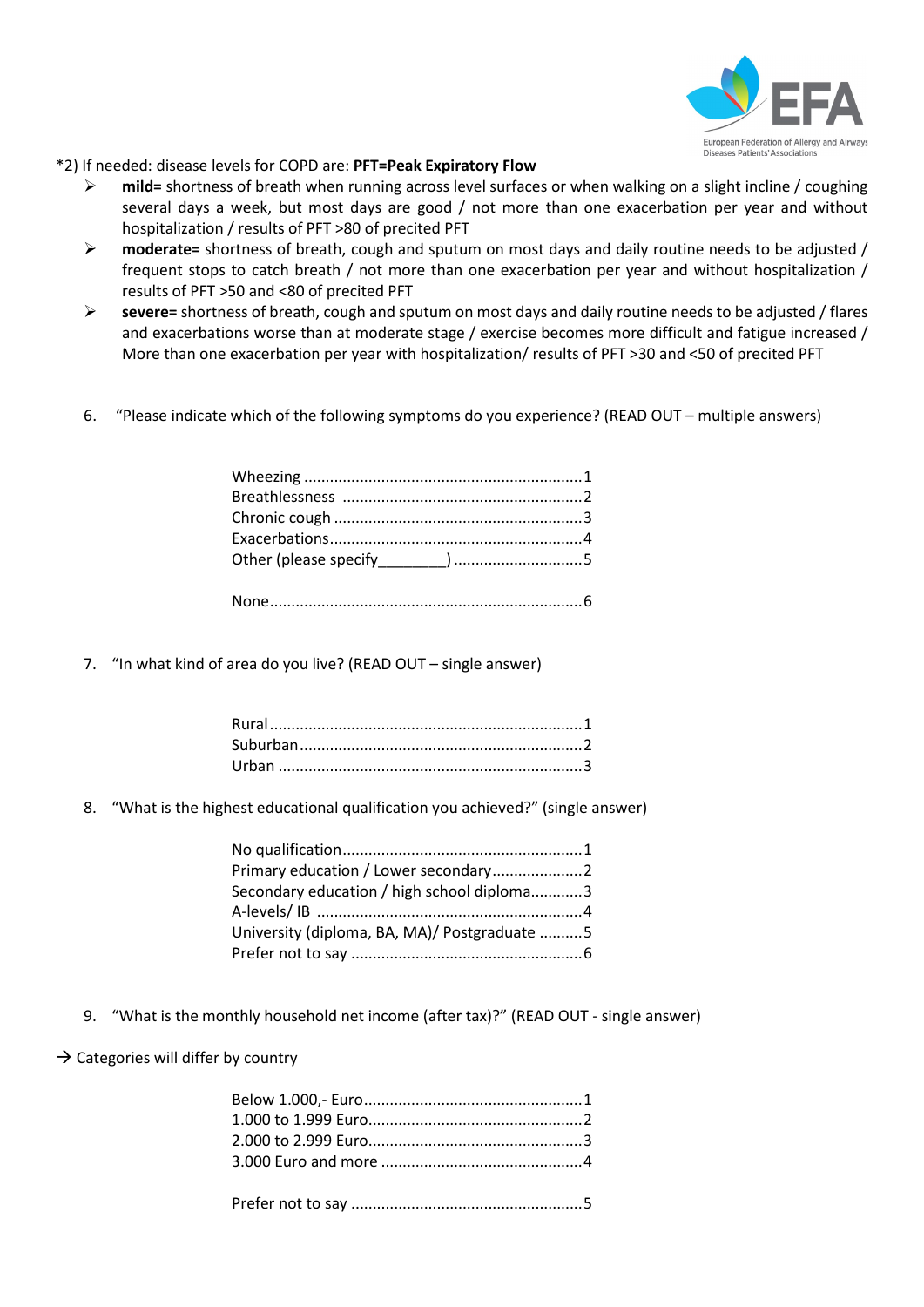

## **B. QUESTIONNAIRE**

## **Section 1: ACCESS TO digital HEALTHCARE**

- 10. Do you have internet access? (single answer)
	- 1. Yes  $\rightarrow$  Go to Q11
	- 2. No  $\rightarrow$  Go to Q12
- 11. How good would you rate your internet connection? Is it… (READ OUT single answer)
	- 1. Very poor
	- 2. Rather poor
	- 3. Rather good
	- 4. Very good
- 12. Which of the following devices do you own, or can you use at any time? (READ OUT– multiple answers)
	- 1. Computer and/or laptop
	- 2. Smartphone
	- 3. Tablet computer
	- 4. Wearables (like Smartwatch, Fitness tracker, etc.)
	- 5. Mobile phone (no Smartphone)
	- 6. Landline phone
	- 7. Smart TV
- 13. Which of the following digital services and tools do you use, or have you used within the past 12 months? (READ OUT – multiple answers)
	- 1. Internet
	- 2. Apps from Appstore(s)
	- 3. Tracking Apps (Sports, diet, GPS, etc.)
	- 4. Social Media (e.g. Facebook, Instagram, Twitter, etc.)
	- 5. Streaming services (e.g. Netflix, Amazon Prime)
	- 6. Online shopping
	- 7. Video Telephony (like FaceTime, WhatsApp, etc.)
	- 8. Video Conferencing (like Zoom, MS Teams, etc.)
	- 9. Fitness wearables (Smartwatches, Wristbands, etc.)
	- 10. E-health/M-health Care Services\*
	- 11. Digital access to physical services (e.g. online physiotherapy, online fitness courses)
	- 12. Other (Please specify )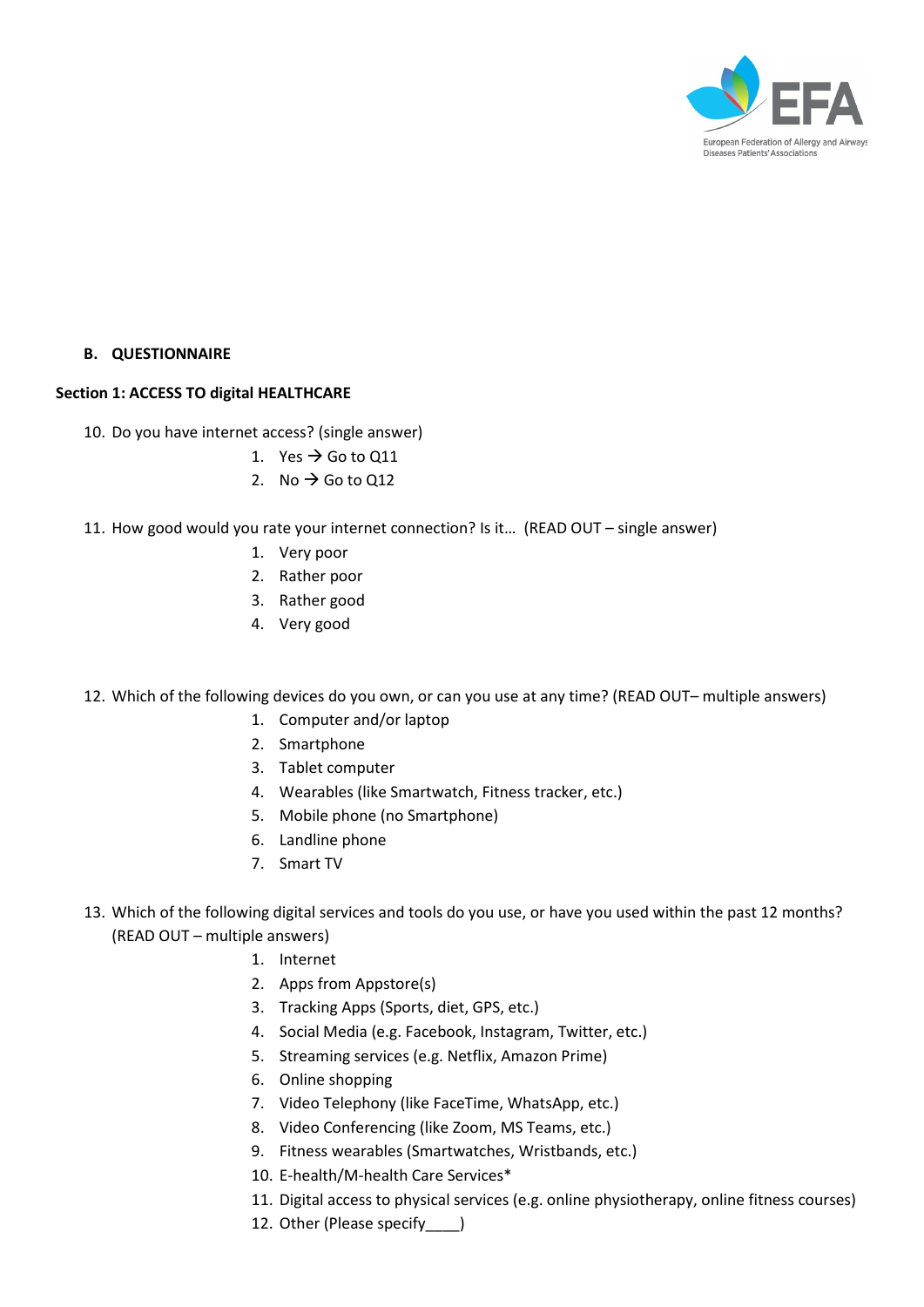

# 13. None of these

\*) if needed: eHealth is the umbrella term for all (digital) technologies that somehow use information and communication technology to deliver health services. mHealth is a subset of eHealth activities and systems that are delivered on mobile devices. Examples are: Tele-monitoring, home-monitoring (e.g. use of digitally connected medical devices like oxygen, inhaler, spirometer, etc.), digital communication (emails, apps, etc.), digital appointment scheduling, electronic patient records, Information via internet portals, etc.).

# → ONLY SHOW ITEMS SELECTED AT Q13 (used within past 12 months)

- 14. For all that you use, how would you describe your familiarity with it on a 1-10 scale, where 1 is 'I am not very familiar and 10 is 'I am very familiar with it'? (READ OUT – single answer)
	- 1. Internet
	- 2. Apps from Appstore(s)
	- 3. Tracking Apps (Sports, diet, GPS, etc.)
	- 4. Social Media (e.g. Facebook, Instagram, Twitter, etc.)
	- 5. Streaming services (e.g. Netflix, Amazon Prime)
	- 6. Online shopping
	- 7. Video Telephony (like FaceTime, WhatsApp, etc.)
	- 8. Video Conferencing (like Zoom, MS Teams, etc.)
	- 9. Fitness wearables (Smartwatches, Wristbands, etc.)
	- 10. E-health/M-health Care Services\*
	- 11. Digital access to physical services (e.g. online physiotherapy, online fitness courses)
	- 12. Other (taken from Q13/12)

\*) Examples for eHealth/mHealth: Tele-monitoring, home-monitoring (e.g. use of digitally connected medical devices like oxygen, inhaler, spirometer, etc.), digital communication (emails, apps, etc.), digital appointment scheduling, electronic patient records, Information via internet portals, etc.).

# 15. Has your attitude towards digital devices and services changed in the last 12 months, due to the Corona pandemic? (READ OUT – single answer)

- 1. No, it has not changed
- 2. Yes, I am more negative about it.
- 3. Yes, I am a bit more positive about it
- 4. Yes, I am much more positive about it.

 15a. In case your usage of digital devices and services has increased during the Corona pandemic. What usage. has specifically increased? More.... (READ OUT – multiple answer)

# → ONLY SHOW ITEMS SELECTED AT Q13 (used within past 12 months)

- 1. Internet
- 2. Apps from Appstore(s)
- 3. Tracking Apps (Sports, diet, GPS, etc.)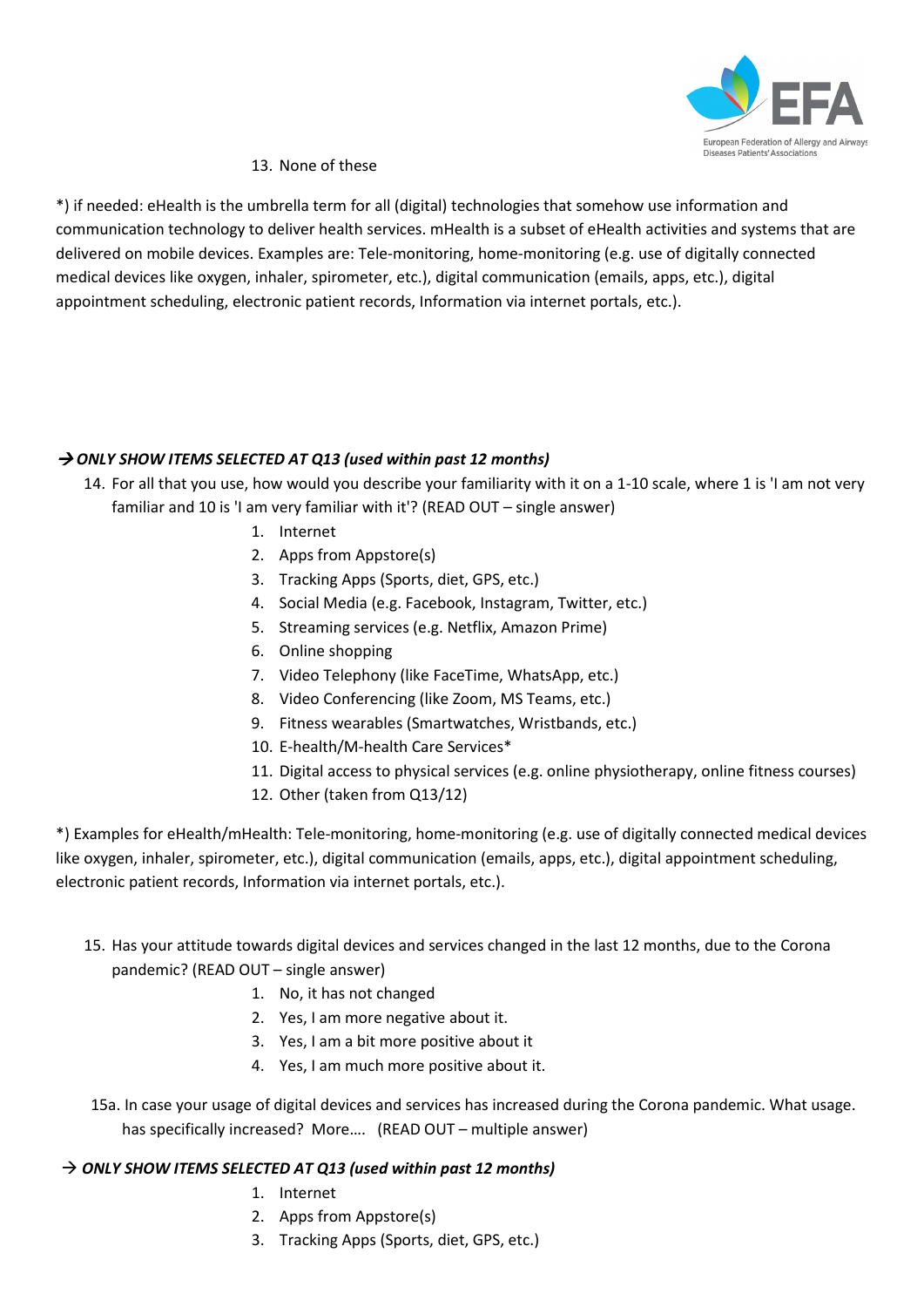

- 4. Social Media (e.g. Facebook, Instagram, Twitter, etc.)
- 5. Streaming services (e.g. Netflix, Amazon Prime)
- 6. Online shopping
- 7. Video Telephony (like FaceTime, WhatsApp, etc.)
- 8. Video Conferencing (like Zoom, MS Teams, etc.)
- 9. Fitness wearables (Smartwatches, Wristbands, etc.)
- 10. E-health/M-health Care Services\*  $\rightarrow$  ask 15b
- 11. Digital access to physical services (e.g. online physiotherapy, online fitness courses)
- 12. Other (taken from Q13/12)
- 13. Usage has not increased

\*) Examples for eHealth/mHealth: Tele-monitoring, home-monitoring (e.g. use of digitally connected medical devices like oxygen, inhaler, spirometer, etc.), digital communication (emails, apps, etc.), digital appointment scheduling, electronic patient records, Information via internet portals, etc.).

# → ONLY SHOW, If usage of E-health/M-health has increased at Q15a (answer 10)

15b. You have indicated that you have used more e-health/m-health services\*. Please indicate what exactly you have used more (or started using) during the Corona pandemic. Please be as specific as possible. (probe intensively)

\*) Examples for eHealth/mHealth: Tele-monitoring, home-monitoring (e.g. use of digitally connected medical devices like oxygen, inhaler, spirometer, etc.), digital communication (emails, apps, etc.), digital appointment scheduling, electronic patient records, Information via internet portals, etc.).

16. Which of the following health care services do you use either digitally or physically or both? (READ OUT single answer)

|                                  | Digitally | Physically | Both | Not used at all |
|----------------------------------|-----------|------------|------|-----------------|
| 1. Consultations                 |           |            |      |                 |
| 2. Treatment<br>plan             |           |            |      |                 |
| 3. Prescriptions                 |           |            |      |                 |
| 4. Examinations<br>/ Diagnostics |           |            |      |                 |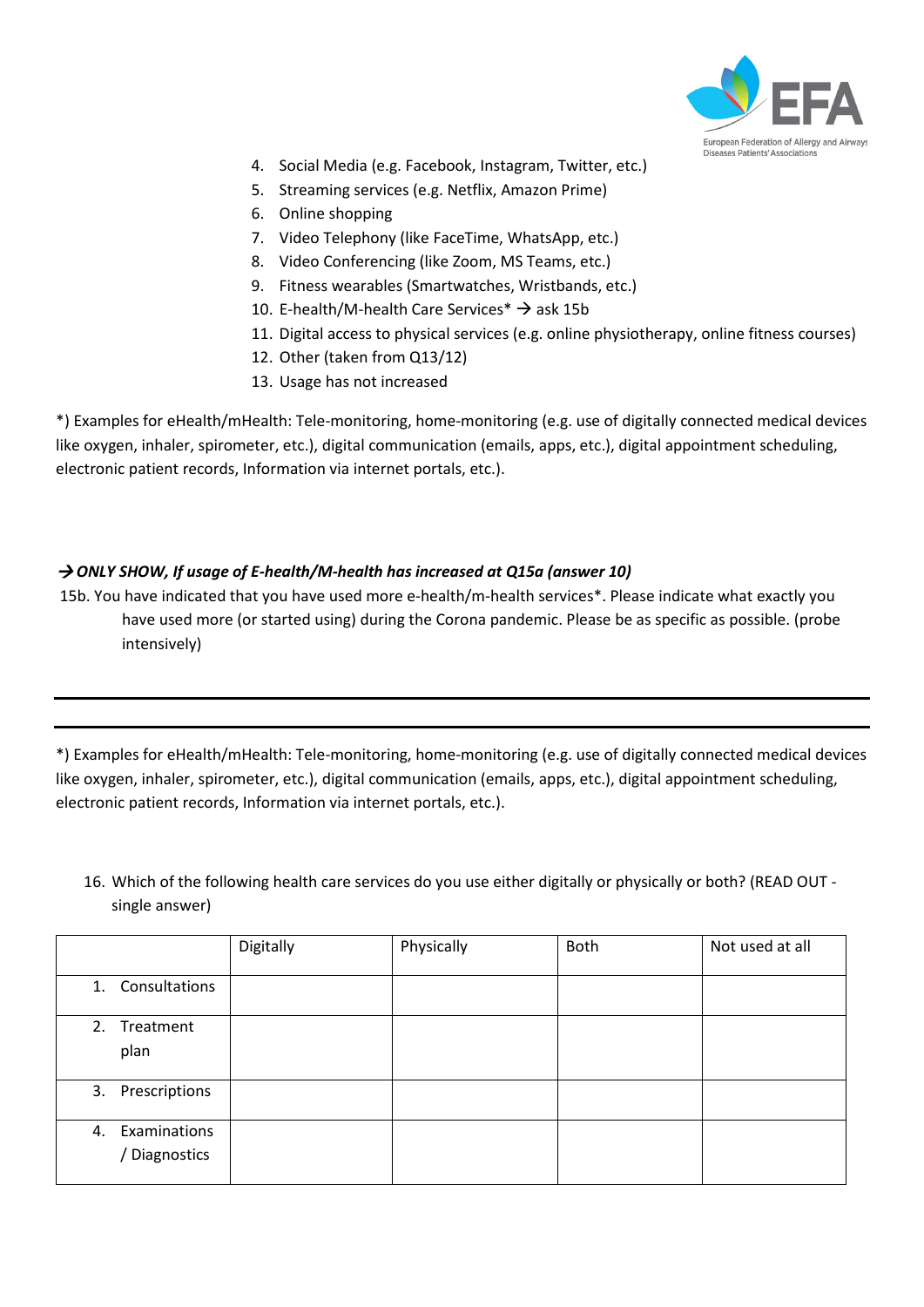

|    |                                |  | Diseases Patients Associations |
|----|--------------------------------|--|--------------------------------|
| 5. | <b>Disease</b><br>monitoring / |  |                                |
|    | management                     |  |                                |
|    |                                |  |                                |
|    | 6. Medical                     |  |                                |
|    | record                         |  |                                |
|    |                                |  |                                |
| 7. | Booking                        |  |                                |
|    | appointments                   |  |                                |
|    |                                |  |                                |

- 17. Which of the following healthcare providers do you deal with regarding your ASTHMA/COPD? (READ OUT multiple answers)
	- 1. GP/family doctor
	- 2. Specialist (like pulmonologist, etc.)
	- 3. Hospital
	- 4. Specialized nurses / consultants
	- 5. Medical Care Centres / Health Offices
	- 6. Physiotherapist
	- 7. Other (Please specify\_\_\_\_\_\_\_)
	- 8. None

# → ONLY SHOW ITEMS SELECTED AT Q17 (healthcare providers)

- 18. Which of these offer digital health care services? (READ OUT)
- $\rightarrow$  Answer categories yes/no/dk
	- 1. GP/family doctor
	- 2. Specialist (like pulmonologist, etc.)
	- 3. Hospital
	- 4. Specialized nurses / consultants
	- 5. Medical Care Centres / Health Offices
	- 6. Physiotherapist
	- 7. Other (taken from Q17/7)
- 19. In general, how open are you to using digital services and tools in the context of your ASTHMA/COPD condition? (READ OUT, single answer)
	- 1. Very open
	- 2. Somewhat open
	- 3. Somewhat sceptical
	- 4. Very sceptical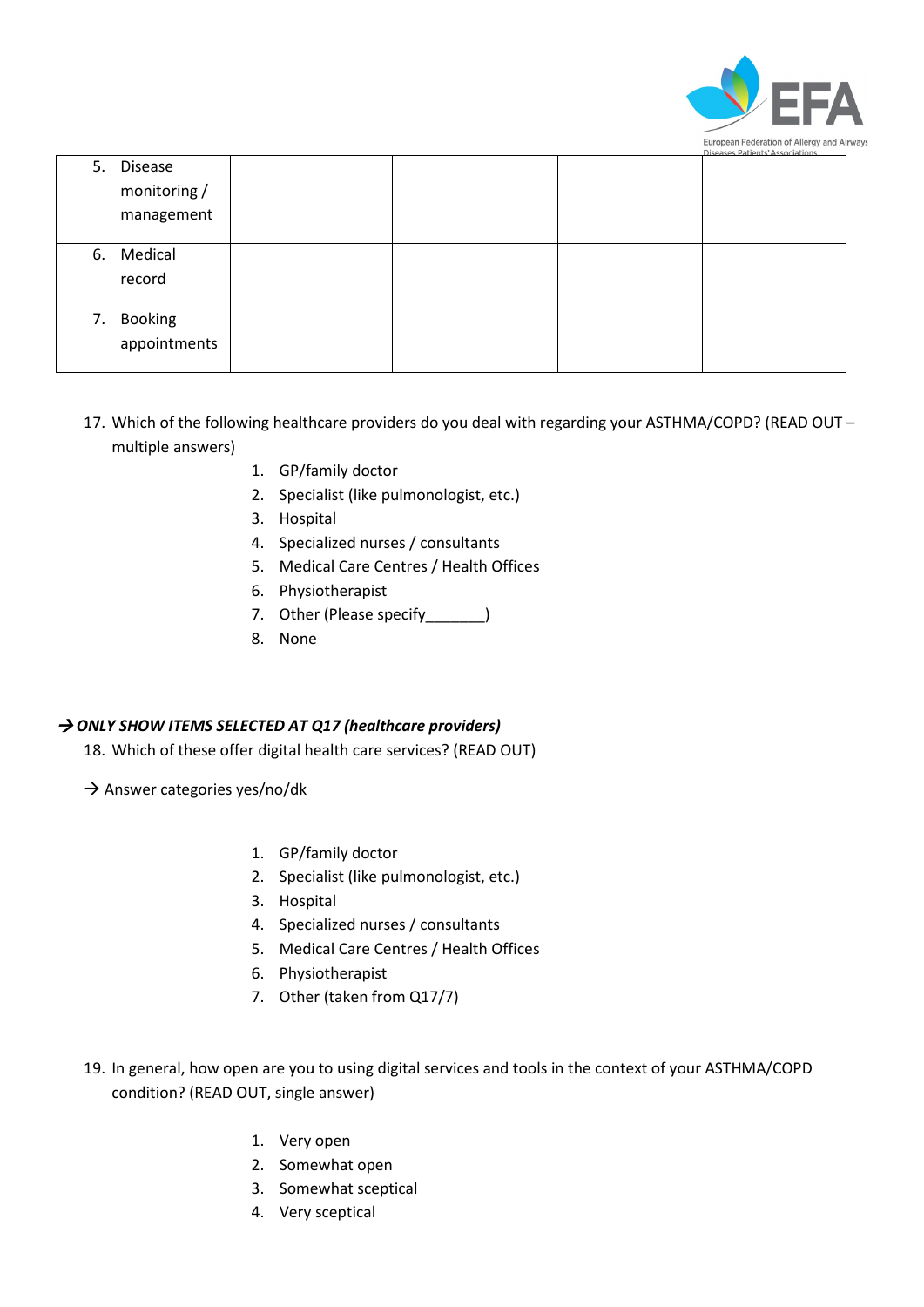

20. For you personally, what speaks against using digital health services and tools? What would you like to share in this regard? (probe intensively)

21. And, for you personally, what speaks in favour of using digital health services and tools? (probe intensively)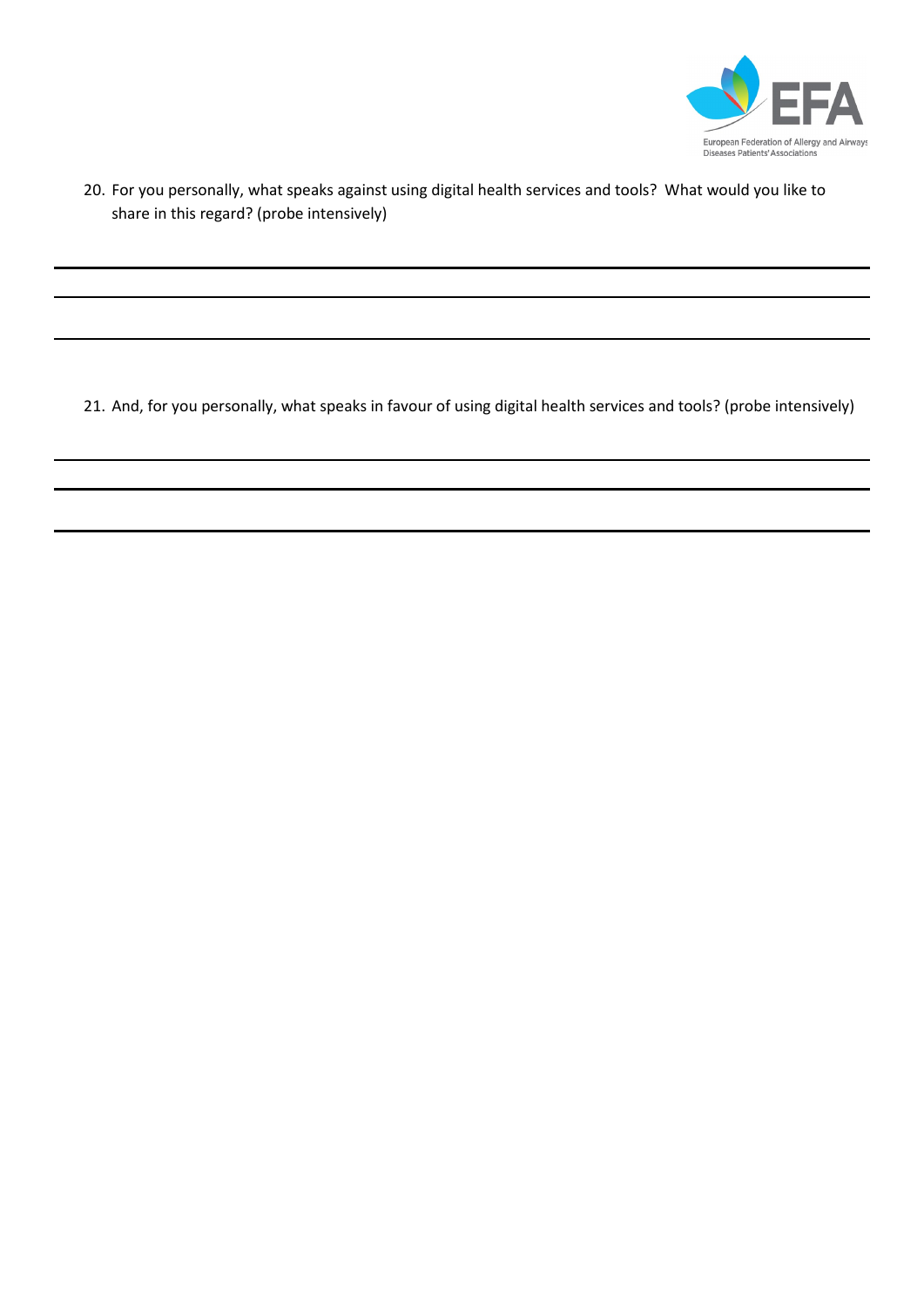

## **Section 2: DIAGNOSIS**

- 22. Now, I have a list of different digital tools and services that could potentially be used for **diagnostics**  regarding Asthma/COPD disease. Please tell me:
	- a. Which ones are you aware of? (READ OUT)
	- b. All they are aware of (from a): Which of these are offered or accessible for you, regardless, if you use them or not? (READ OUT)
	- c. All that are offered or accessible (from b): Do you use them and if yes, how often do you use them? (READ OUT)
	- d. Only for aspects 4/5/6/7/8: if used (from c): Do you have to pay for this service fully out of your own pocket, with partial re-imbursement or does it get fully reimbursed? (READ OUT)
	- e. All that are used (from c): How satisfied are you with the tools you have used? Please use a 1-10 scale, where 1 means "I am not satisfied at all" and 10 "I am extremely satisfied" (READ OUT)

| <b>ROTATE ORDER 1-8</b> | a)     | b)     | c)                             | d)                                                   | e)           |
|-------------------------|--------|--------|--------------------------------|------------------------------------------------------|--------------|
|                         | Yes/no | Yes/no | Not used/use                   | Fully out of own                                     | Satisfaction |
|                         |        |        | occasionally/use<br>frequently | pocket/partially<br>re-imbursed/fully<br>re-imbursed | $1 - 10$     |
|                         |        |        |                                |                                                      |              |
| Online search<br>1.     |        |        |                                |                                                      |              |
| (Google, etc.) for      |        |        |                                |                                                      |              |
| diagnostics             |        |        |                                |                                                      |              |
| Social media<br>2.      |        |        |                                |                                                      |              |
| search/exchange         |        |        |                                |                                                      |              |
| for diagnostics         |        |        |                                |                                                      |              |
| Digital<br>3.           |        |        |                                |                                                      |              |
| interaction via         |        |        |                                |                                                      |              |
| support                 |        |        |                                |                                                      |              |
| group(s)/patient        |        |        |                                |                                                      |              |
| organisation(s)         |        |        |                                |                                                      |              |
| for diagnostics         |        |        |                                |                                                      |              |
| Digital diary /<br>4.   |        |        |                                |                                                      |              |
| Apps to collect         |        |        |                                |                                                      |              |
| values and              |        |        |                                |                                                      |              |
| conditions              |        |        |                                |                                                      |              |
| Online booking<br>5.    |        |        |                                |                                                      |              |
| for medical             |        |        |                                |                                                      |              |
| appointments            |        |        |                                |                                                      |              |
| (for diagnostics)       |        |        |                                |                                                      |              |
|                         |        |        |                                |                                                      |              |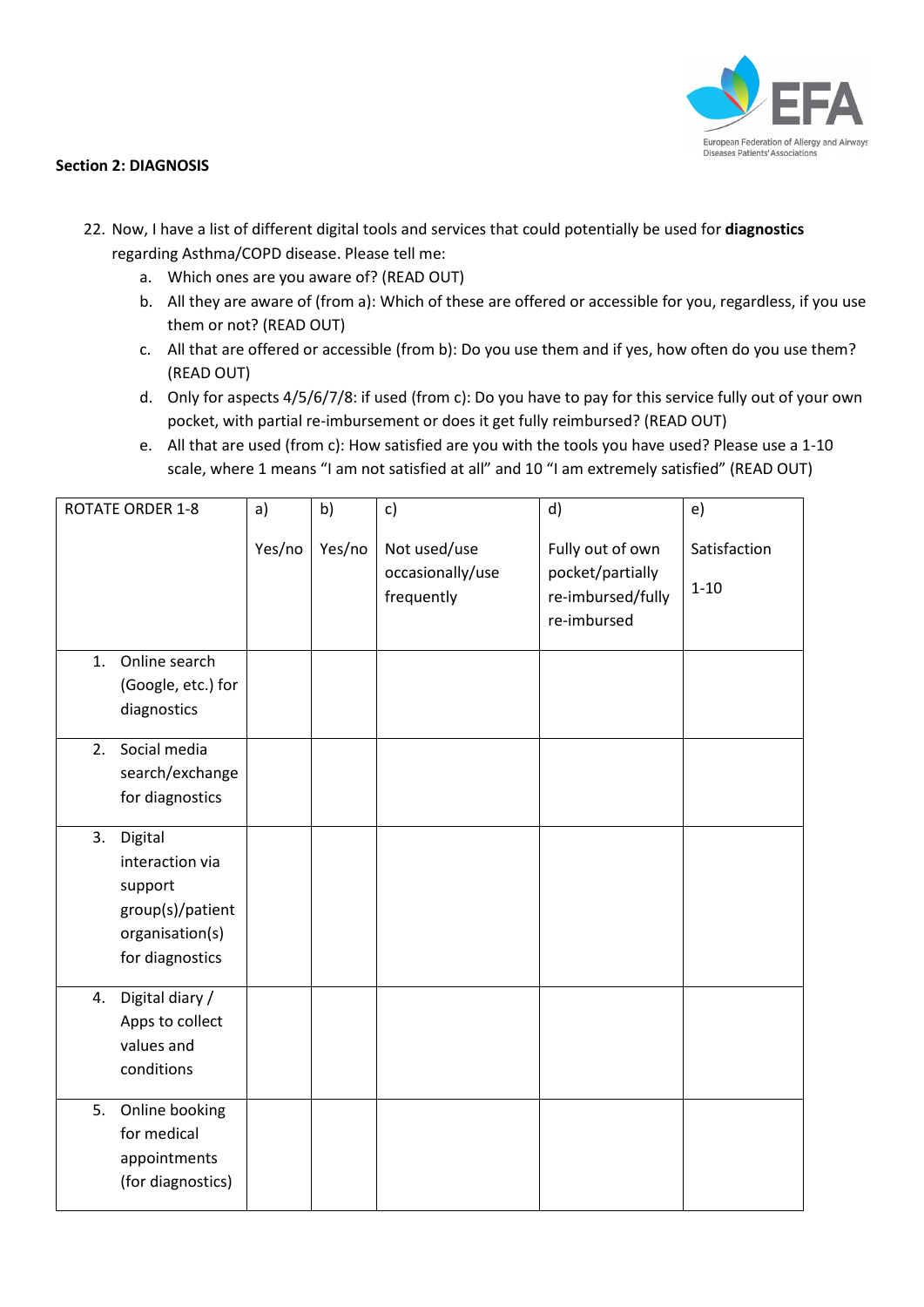

| 6. | Online/video<br>consultations for<br>diagnostics                                    |  |  |  |
|----|-------------------------------------------------------------------------------------|--|--|--|
| 7. | Digital<br>spirometry (at<br>home)                                                  |  |  |  |
| 8. | Other digital<br>diagnostic<br>devices used at<br>home (digital<br>peak-flow, etc.) |  |  |  |
| 9. | Other (please<br>specify)                                                           |  |  |  |

- 23. Still thinking about diagnostics, where do you feel digital options are specifically useful when it comes to **diagnostics** for ASTHMA/COPD? Please use a 1-4 scale, where 1 means "not useful at all" and 4 means "very useful" (READ OUT)
- $\rightarrow$  (ROTATE ORDER 1-7)
- $\rightarrow$  Answer categories: 1-4 scale and DK
	- 1. Online search (Google, etc.) for diagnostics
	- 2. Social media search or exchange for diagnostics
	- 3. Digital interaction via support group(s)/patient organisation(s) for diagnostics
	- 4. Digital diary / Apps to collect values and conditions
	- 5. Online booking for medical appointments (for diagnostics)
	- 6. Online/video consultations for diagnostics
	- 7. Digital spirometry (at home)
	- 8. Other digital diagnostics used at home (e.g. digital peak flow, etc.)
	- 9. Other (please specify)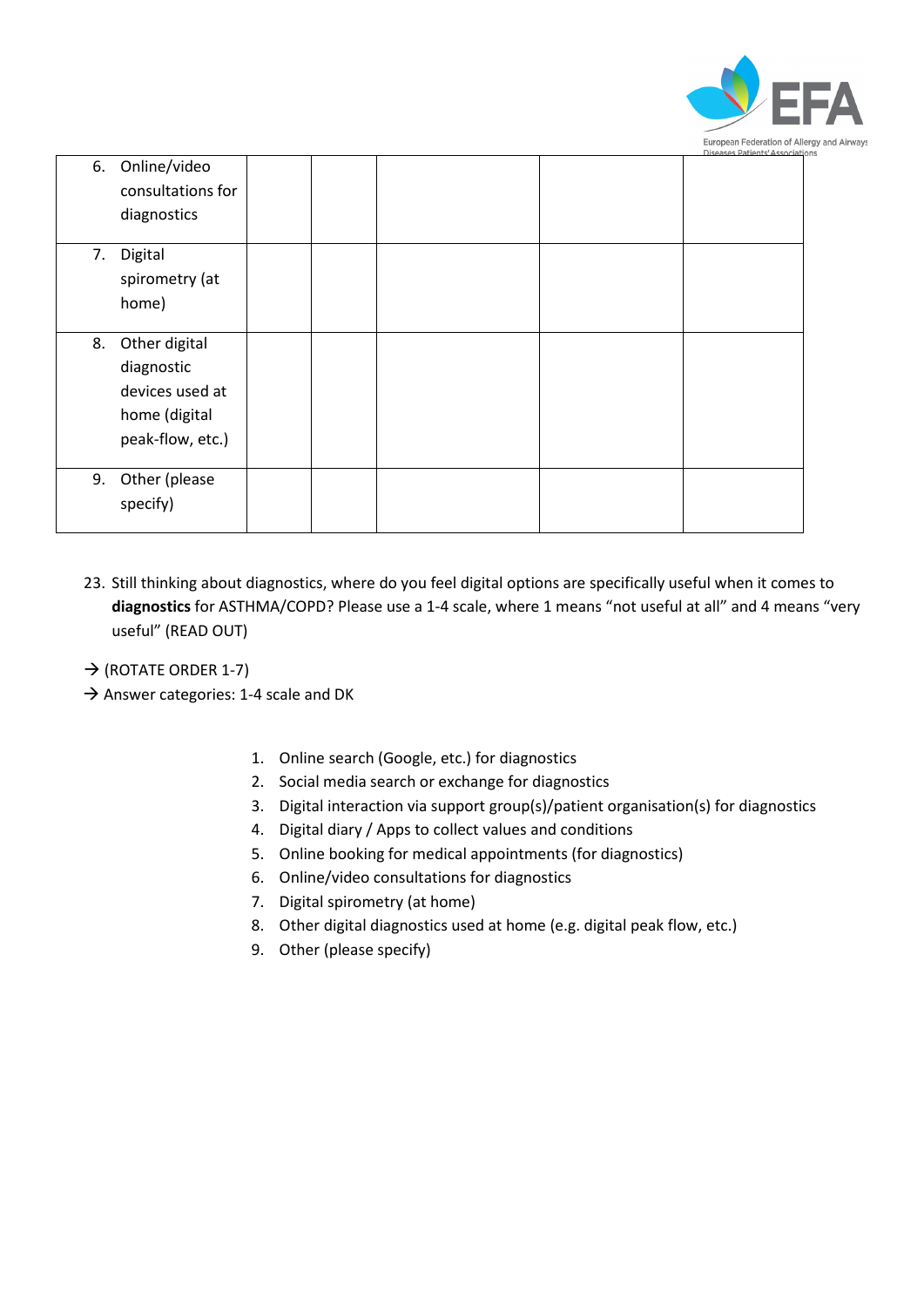

## **Section 3: TREATMENT**

- 24. Now, I have a list of different digital tools and services that could potentially be used for **the treatment of**  your Asthma/COPD disease. Could you please tell me which ones you have used so far and how often?
	- a. Which ones are you aware of? (READ OUT)
	- b. All they are aware of (from a): Which of these are offered or accessible for you (regardless, if you use them or not)? (READ OUT)
	- c. All that are offered or accessible (from b): Do you use them and if yes, how often do you use them? (READ OUT)
	- d. Only for aspects 3/4/5/6/7/8/9/10: if used (from c): Do you have to pay for this service fully out of your own pocket, with partial re-imbursement or does it get fully reimbursed? (READ OUT)
	- e. All that are used (at least occasionally) (from c): How satisfied are you with the tools you have used? Please use a 1-10 scale, where 1 means "I am not satisfied at all" and 10 "I am extremely satisfied" (READ OUT)

| <b>ROTATE ORDER 1-9</b> |                                                                           | a)     | b)     | c)                                             | d)                                                                         | e)                       |
|-------------------------|---------------------------------------------------------------------------|--------|--------|------------------------------------------------|----------------------------------------------------------------------------|--------------------------|
|                         |                                                                           | Yes/no | Yes/no | Not used/use<br>occasionally/use<br>frequently | Fully out of own<br>pocket/partially re-<br>imbursed/fully re-<br>imbursed | Satisfaction<br>$1 - 10$ |
| 1.                      | Online search<br>(Google, etc.)<br>for treatment                          |        |        |                                                |                                                                            |                          |
| 2.                      | Social media<br>search or<br>exchange for<br>treatment                    |        |        |                                                |                                                                            |                          |
| 3. Digital              | (treatment)<br>diary / Apps to<br>manage and<br>follow up on<br>treatment |        |        |                                                |                                                                            |                          |
| 4.                      | Online/video<br>consultations<br>for treatment                            |        |        |                                                |                                                                            |                          |
| 5.<br>Digital           | treatment plan<br>from physician                                          |        |        |                                                |                                                                            |                          |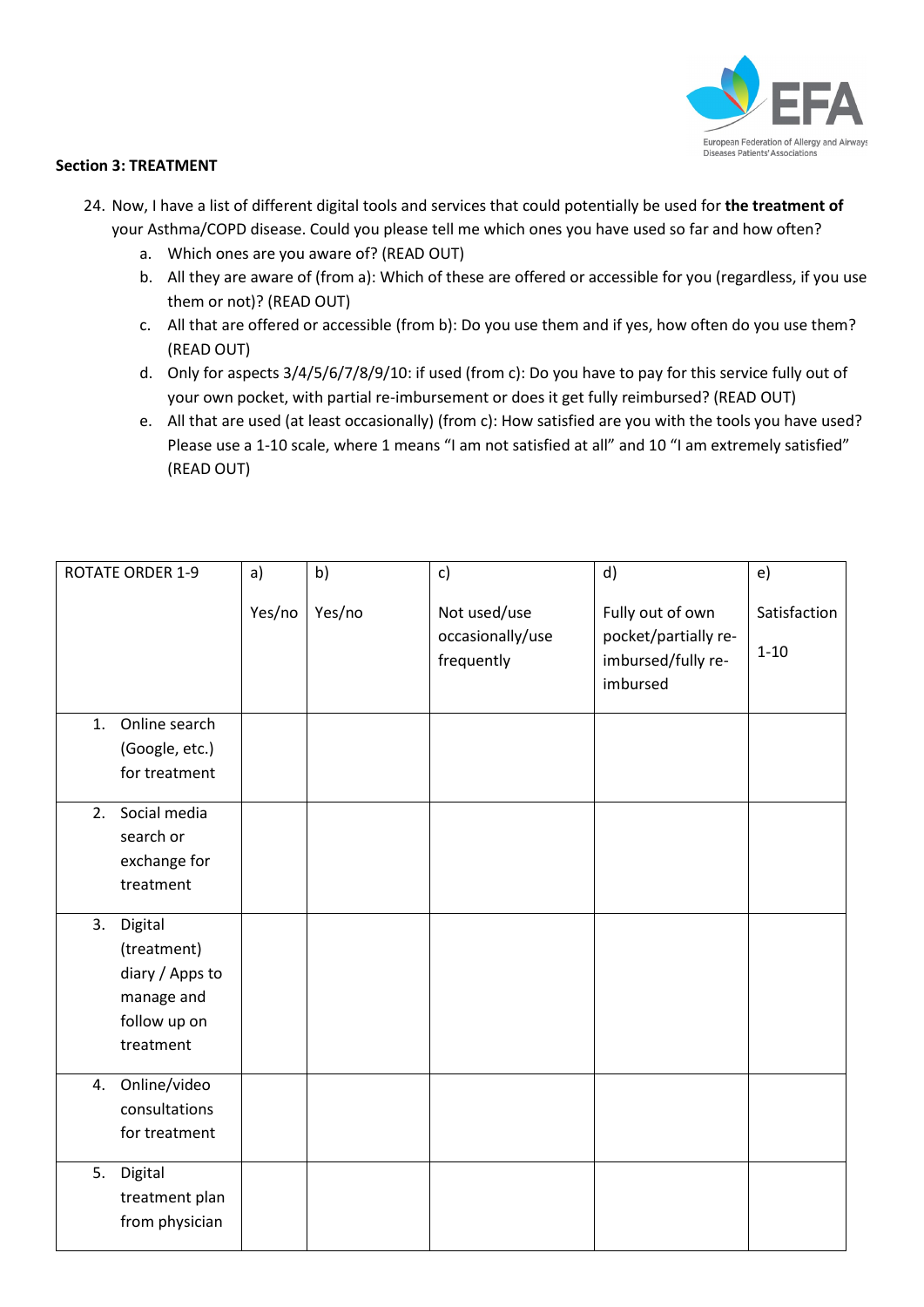

|                                                                     |  | <u>Diseases Patients' Associations</u> |
|---------------------------------------------------------------------|--|----------------------------------------|
| 6. E-prescriptions<br>(via email,<br>website of<br>physician, etc.) |  |                                        |
| 7. Participation in<br>ASTHMA/COPD<br>register(s)                   |  |                                        |
| Participation in<br>8.<br>clinical trials (e-<br>documentation)     |  |                                        |
| Smart inhalers<br>9.<br>with feedback<br>option                     |  |                                        |
| 10. Other related to<br>treatments<br>(Please<br>specify            |  |                                        |

- 25. Thinking about treatment, where do you feel digital options are specifically useful when it comes to the **treatment of** ASTHMA/COPD? Please use a 1-4 scale, where 1 means "not useful at all" and 4 means "very useful" (READ OUT)
	- $\rightarrow$  (ROTATE ORDER 1-9)
	- $\rightarrow$  Answer categories: 1-4 scale and DK
		- 1. Online search for treatment
		- 2. Social media search or exchange for treatment
		- 3. Digital (treatment) diary / Apps to manage and follow up on treatment
		- 4. Online/video consultations for treatment
		- 5. Digital treatment plan from physician
		- 6. E-prescriptions (via email, website of physician, etc.)
		- 7. Participation/registration in ASTHMA/COPD register
		- 8. Participation in clinical trials (e-documentation)
		- 9. Smart inhalers with feedback option
		- 10. Other related to treatments (please specify)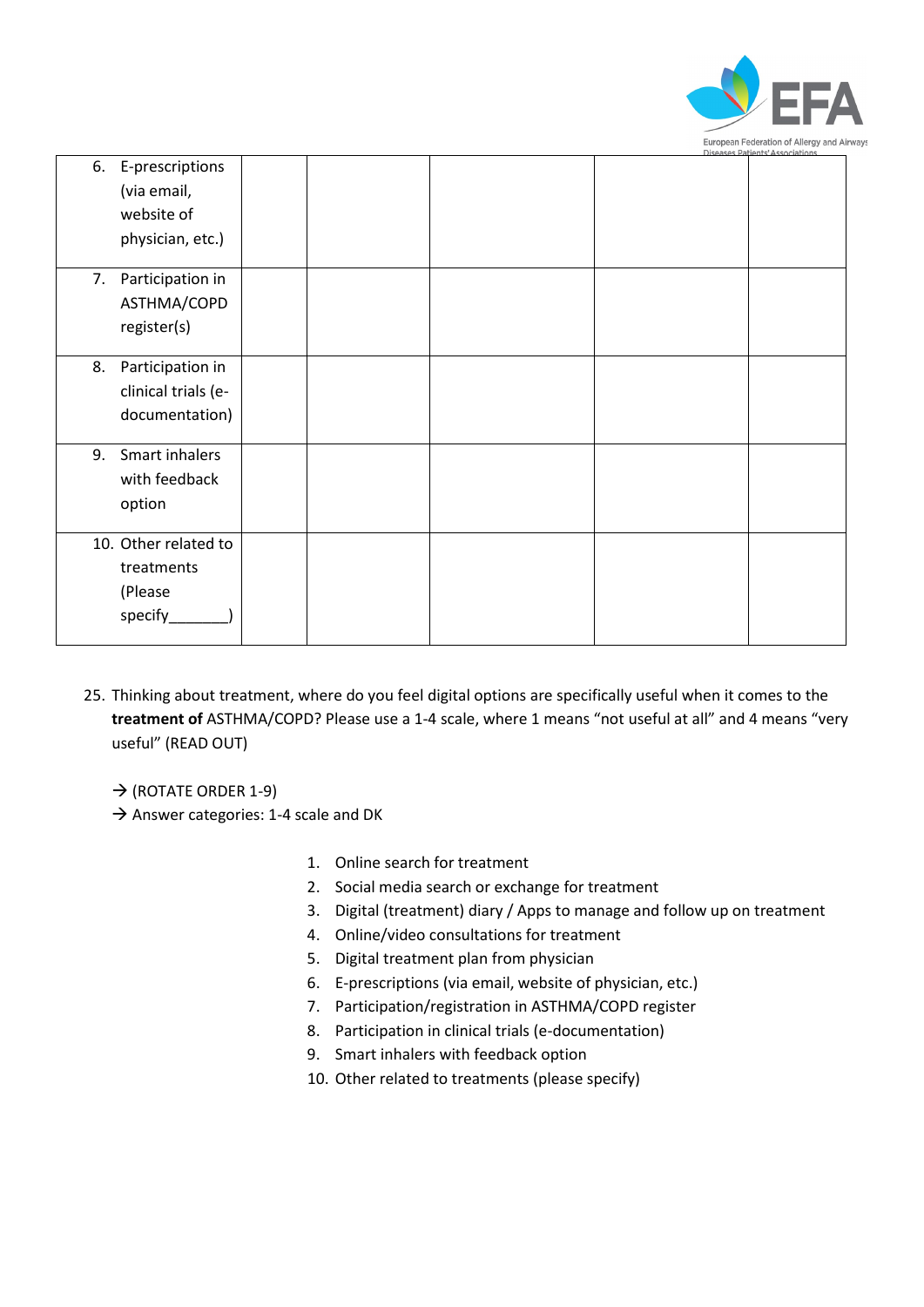

## **Section 4: CARE**

- 26. Now I have a list of different digital tools and services that could potentially be used for **the care of** your Asthma/COPD disease. Could you please tell me which ones you have used so far and how often?
	- a. Which ones are you aware of? (READ OUT)
	- b. All they are aware of (from a): Which of these are offered or accessible for you (regardless, if you use them or not)? (READ OUT)
	- c. All that are offered or accessible (from b): Do you use them and if yes, how often do you use them? (READ OUT)
	- d. All that are used (from c): Do you have to pay for this service fully out of your own pocket, with partial re-imbursement or does it get fully reimbursed? (READ OUT)
	- e. All that are used (at least occasionally) (from c): How satisfied are you with the tools you have used? Please use a 1-10 scale, where 1 means "I am not satisfied at all" and 10 "I am extremely satisfied" (READ OUT)

| <b>ROTATE ORDER 1-9</b>                                                                 | a)     | b)     | c)                                             | d)                                                                              | e)                       |
|-----------------------------------------------------------------------------------------|--------|--------|------------------------------------------------|---------------------------------------------------------------------------------|--------------------------|
|                                                                                         | Yes/no | Yes/no | Not used/use<br>occasionally/use<br>frequently | Fully out of<br>own<br>pocket/partially<br>re-<br>imbursed/fully<br>re-imbursed | Satisfaction<br>$1 - 10$ |
| Apps for general<br>1.<br>disease self-<br>management /<br>electronic<br>diaries        |        |        |                                                |                                                                                 |                          |
| Digital devices<br>2.<br>like oxygen,<br>inhaler, peak-<br>flow,<br>spirometer, etc.    |        |        |                                                |                                                                                 |                          |
| Tele-monitoring<br>3.<br>(sharing data<br>with physician<br>for monitoring<br>purposes) |        |        |                                                |                                                                                 |                          |
| Apps to manage<br>4.<br>other aspects of<br>health that<br>beneficially                 |        |        |                                                |                                                                                 |                          |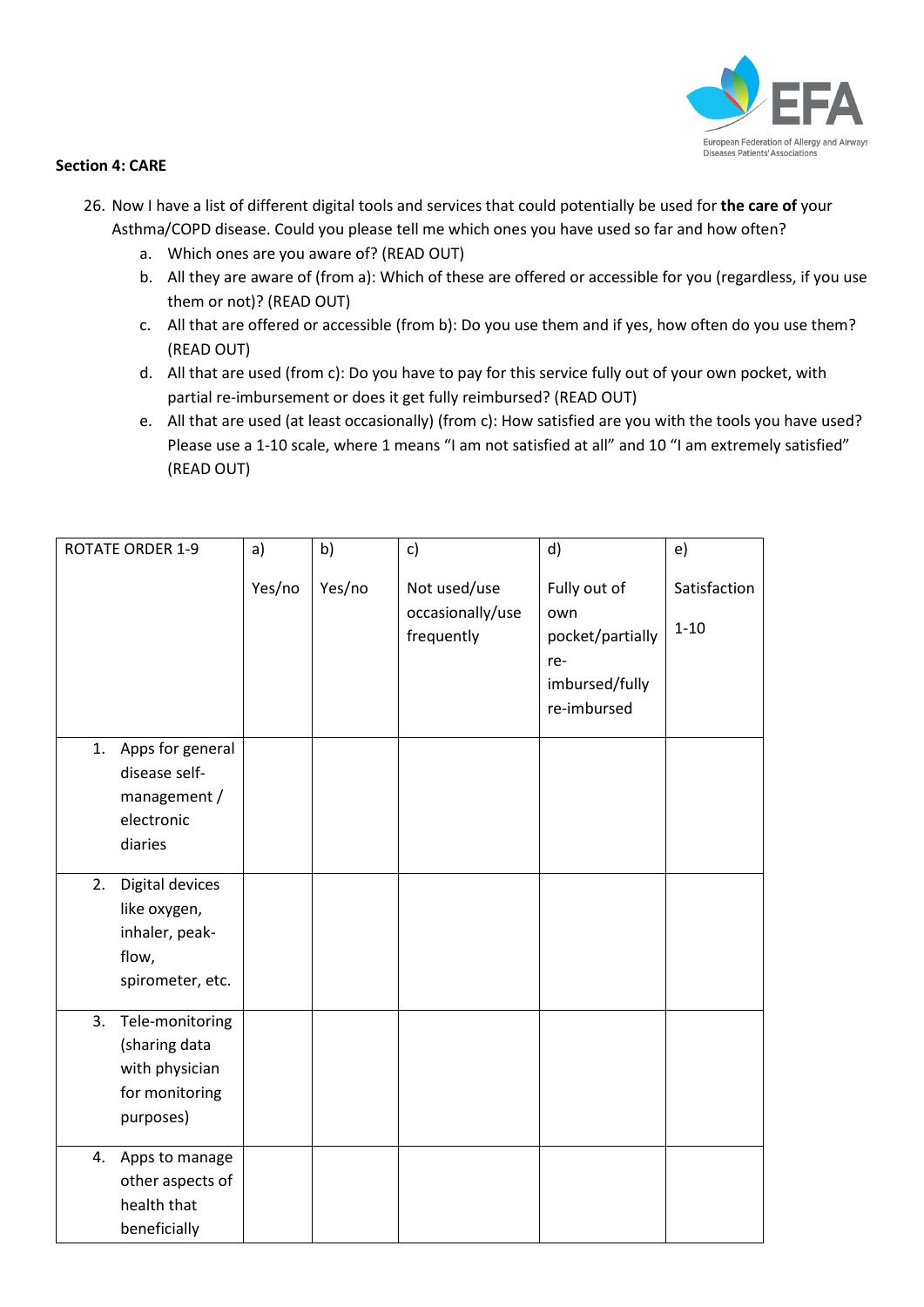

|    | affect your<br>ASTHMA/COPD<br>(exercise, diet,<br>sleep, etc.)               |  |  |  |
|----|------------------------------------------------------------------------------|--|--|--|
| 5. | Wearables for<br>monitoring like<br>chest patch,<br>SmartShir, etc.)         |  |  |  |
| 6. | Tools to<br>monitor air<br>quality                                           |  |  |  |
| 7. | Regular E-<br>Consultations<br>with physicians<br>or nurses                  |  |  |  |
| 8. | Social Media<br>interaction with<br>other<br>ASTHMA/COPD<br>patients         |  |  |  |
| 9. | Digital<br>interaction via<br>support<br>group(s)/patient<br>organisation(s) |  |  |  |
|    | 10. Other related to<br>care (Please                                         |  |  |  |

- 27. Thinking about care, where do you feel digital options are specifically useful when it comes to **care** for ASTHMA/COPD? Please use a 1-4 scale, where 1 means "not useful at all" and 4 means "very useful" (READ OUT)
	- $\rightarrow$  (ROTATE ORDER 1-9)
	- $\rightarrow$  Answer categories: 1-4 scale and DK
		- 1. Apps for general disease self-management / electronic diaries
		- 2. Digital devices like oxygen, inhaler, peak-flow, spirometer, etc
		- 3. Tele-monitoring (sharing data with physician for monitoring purposes)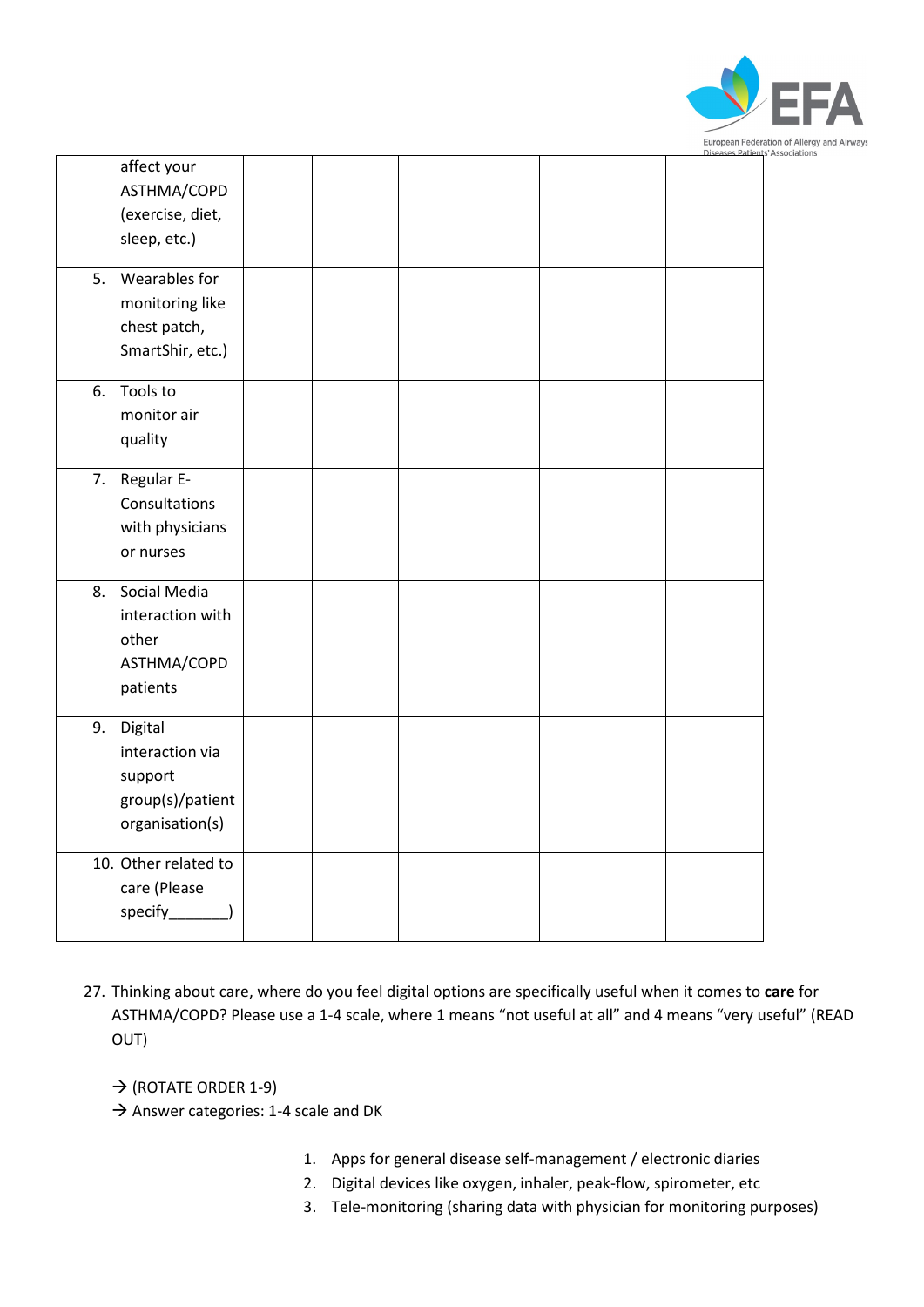

- 4. Apps to manage other aspects of health that beneficially affect your ASTHMA/COPD (exercise, diet, sleep, etc.)
- 5. Wearables for monitoring like chest patch SmartShirt, etc.
- 6. Tools to monitor air quality
- 7. Regular E-Consultations with physicians or nurses
- 8. Social Media interaction with other ASTHMA/COPD patients
- 9. Digital interaction via support group/patient organisation
- 10. Other related to care (please specify)

# **Section 2-4: DIAGNOSES, TREATMENT, CARE**

28. What are the main reasons for not using any or more digital services or tools for **diagnostics, treatment and care?** (probe intensively)

29. Here is a list of reasons that might hinder the (increased) usage of digital services/devices. Please select all reasons that apply to you: (READ OUT, multiple answers)

 $\rightarrow$  Rotate order 1-15

- 1. Too expensive/no reimbursement
- 2. Insecurity / missing digital knowledge/competence
- 3. Data security concerns
- 4. Distrust towards digital technologies
- 5. Prefer personal contact
- 6. Not offered
- 7. No access
- 8. Not needed
- 9. Missing interest
- 10. Too elaborate/too time-consuming
- 11. Concerns that AI, algorithms (based on big data) are replacing human aspects.
- 12. Risk to provide too much (private/sensitive) data, more data than needed.
- 13. Digital health services are too intrusive/fear of losing control
- 14. Don't know who receives the data and what it is used for
- 15. Misuse of data for commercial purposes/advertising
- 16. Other (Please specify )
- 17. Don't see any barriers
- 30. In general, what could trigger or increase your usage of digital health services? (READ OUT, multiple answers)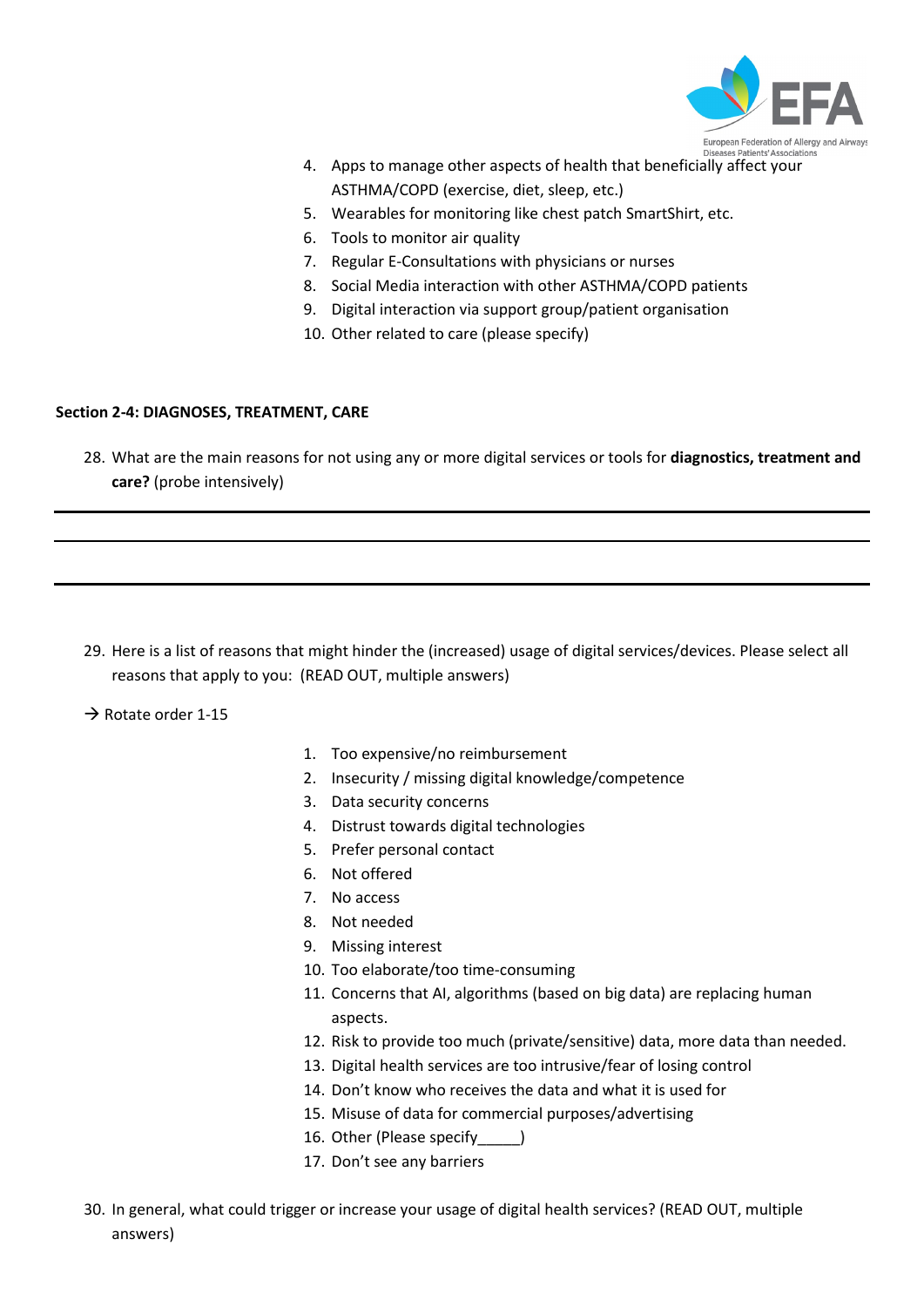

 $\rightarrow$  Rotate order 1-22

- 1. Free devices
- 2. Free Apps
- 3. (Full) reimbursement of costs for digital services
- 4. Easy handling of digital services, devices and tools
- 5. Transparency about who can access my data
- 6. Information on data protection and data safety
- 7. Training on how to use devices and services
- 8. Financial incentives (e.g., discount for health insurance costs/fee)
- 9. Better disease control and management through digital services
- 10. Better, more stable condition of your disease
- 11. Better reachability and increased responsiveness of physician(s) through digital services
- 12. Early warnings of deterioration of your health condition
- 13. Less travel (to physicians) required
- 14. Time savings in general
- 15. Increased independency /no or less help of others required
- 16. Recommendation from my healthcare provider/public authorities/patient groups
- 17. Easier access to cross border health care due to compatible systems
- 18. Authorised and validated certifications of digital tools and services
- 19. Availability of E-health records
- 20. Having access to my own health data at all times
- 21. Less waiting time
- 22. Easier access to specialists not operating in your area
- 23. Other (please specify [100]
- 24. None

## S**ection 5: HEALTH DATA**

31. What kind of data and information do you share **digitally (e.g., via email, App, devices or wearables with automated data transfer, websites)** regarding your health in general and with whom? With whom do you share your …. (READ OUT - multiple answers)

 $\rightarrow$  Display per line (line by line)

|                | Physicia     | Hospit  | Other  | Pharma-  | Any     | Patien  | <b>APP</b> | Health | DK | Don't    |
|----------------|--------------|---------|--------|----------|---------|---------|------------|--------|----|----------|
|                | n/           | al/     | patien | ceutical | health  | t       | provid     | insura |    | share    |
|                | <b>Nurse</b> | Medic   | ts     | compan   | relate  | organi  | er         | nce    |    | this     |
|                |              | al care | (e.g., | y/       | d       | zation/ |            |        |    | data     |
|                |              | centre  | social | medical  | registe | suppor  |            |        |    | digitall |
|                |              |         | media) | device   | rs      |         |            |        |    | у        |
|                |              |         |        | compan   |         | group   |            |        |    |          |
|                |              |         |        | у        |         |         |            |        |    |          |
|                |              |         |        |          |         |         |            |        |    |          |
| Personal<br>1. |              |         |        |          |         |         |            |        |    |          |
| data (name     |              |         |        |          |         |         |            |        |    |          |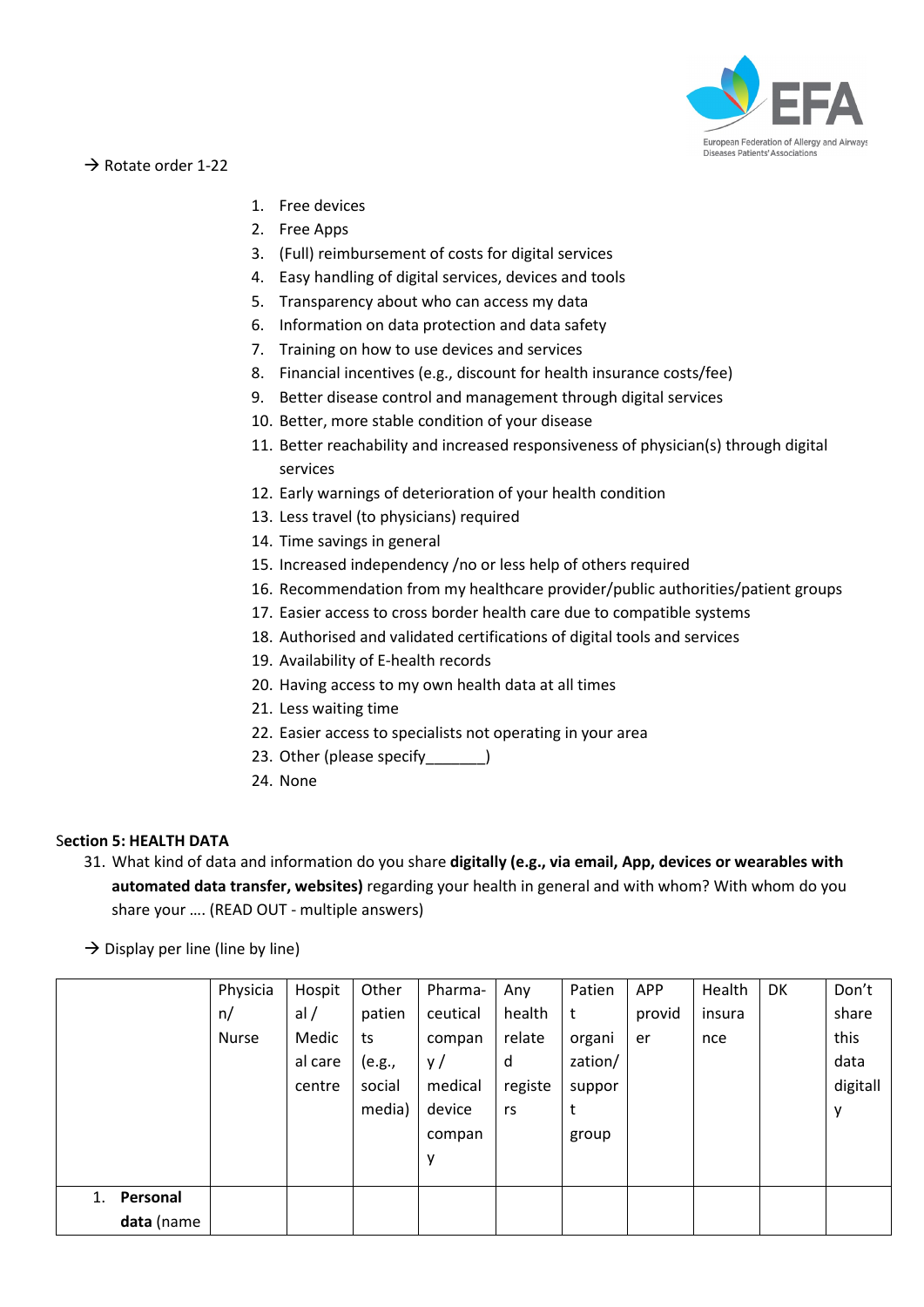

|    |                  |  |  |  | ilseases Patients' Association |  |
|----|------------------|--|--|--|--------------------------------|--|
|    | $/$ contact      |  |  |  |                                |  |
|    | details,         |  |  |  |                                |  |
|    | etc.)            |  |  |  |                                |  |
|    |                  |  |  |  |                                |  |
|    | 2. General       |  |  |  |                                |  |
|    | health           |  |  |  |                                |  |
|    | data             |  |  |  |                                |  |
|    | (diagnoses       |  |  |  |                                |  |
|    | / height /       |  |  |  |                                |  |
|    | weight /         |  |  |  |                                |  |
|    | my               |  |  |  |                                |  |
|    | condition        |  |  |  |                                |  |
|    | etc.)            |  |  |  |                                |  |
|    |                  |  |  |  |                                |  |
|    | 3. Sports        |  |  |  |                                |  |
|    | tracking         |  |  |  |                                |  |
|    | data             |  |  |  |                                |  |
|    | (steps,          |  |  |  |                                |  |
|    | activities,      |  |  |  |                                |  |
|    | GPS              |  |  |  |                                |  |
|    |                  |  |  |  |                                |  |
|    | tracking)        |  |  |  |                                |  |
|    | 4. Specific      |  |  |  |                                |  |
|    | health           |  |  |  |                                |  |
|    | data (diary      |  |  |  |                                |  |
|    | data, test       |  |  |  |                                |  |
|    |                  |  |  |  |                                |  |
|    | results,         |  |  |  |                                |  |
|    | monitoring       |  |  |  |                                |  |
|    | data)            |  |  |  |                                |  |
| 5. | <b>Treatment</b> |  |  |  |                                |  |
|    | data             |  |  |  |                                |  |
|    | (medicatio       |  |  |  |                                |  |
|    | n, drugs,        |  |  |  |                                |  |
|    | treatment        |  |  |  |                                |  |
|    | plan, etc.)      |  |  |  |                                |  |
|    |                  |  |  |  |                                |  |
|    | 6. Other         |  |  |  |                                |  |
|    | personal         |  |  |  |                                |  |
|    | informatio       |  |  |  |                                |  |
|    | n (age,          |  |  |  |                                |  |
|    | hobbies,         |  |  |  |                                |  |
|    | likes, diet,     |  |  |  |                                |  |
|    | etc.)            |  |  |  |                                |  |
|    |                  |  |  |  |                                |  |

32. How do you feel about digitally sharing health and personal data? (READ OUT, single answer)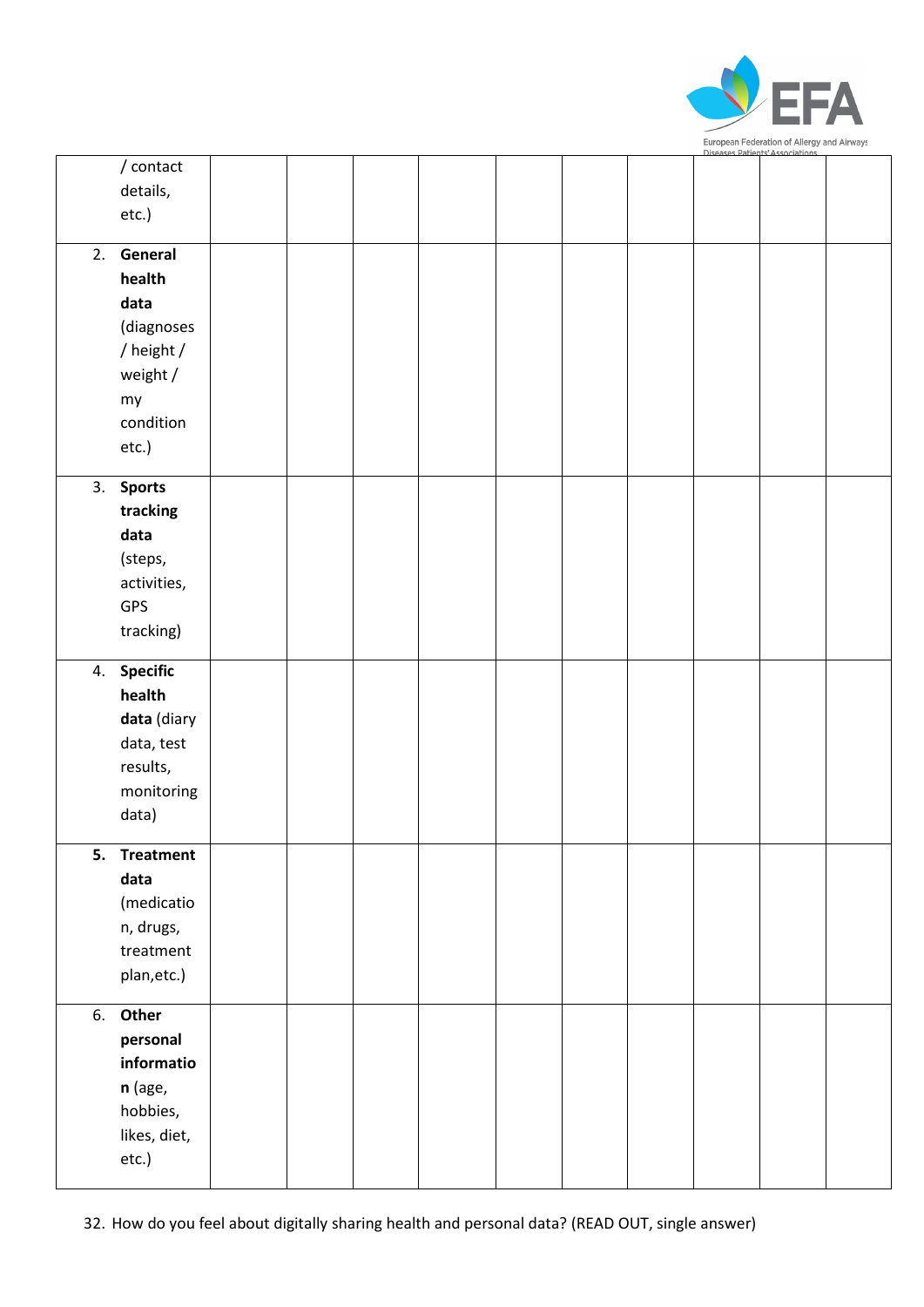

- 1. Very concerned
- 2. Rather concerned
- 3. Somewhat comfortable
- 4. Very comfortable

# 33. And how do you feel about digitally sharing **anonymized health data**? (READ OUT, single answer)

- 1. Very concerned
- 2. Rather concerned
- 3. Somewhat comfortable
- 4. Very comfortable
- 34. Here, I have a list of potential recipients of your data. Please tell me with whom, if anyone, you would share your **data digitally**.
	- i. Firstly, with whom would you share **both** health and personal data? (READ OUT, multiple answers)
	- ii. And with whom would you share anonymized health data? (READ OUT, multiple answers)
		- 1. Physician/nurse
		- 2. Hospital / Medical care centre
		- 3. Other patients (e.g., social media)
		- 4. Pharmaceutical company/Medical device company
		- 5. Any health-related register
		- 6. Patient organization/support group
		- 7. App provider
		- 8. Health insurance (Statutory and/or private)
		- 9. State/public healthcare system (part of social insurance, citizens' insurance, etc.)
		- 10. Other (Please specify )
		- 11. None of these
- 35. How important are the following aspects to you when it comes to sharing data digitally? Please use a 1-4 scale where 1 means 'This aspect is not important at all" and 4 means "This aspect is very important". (READ OUT)
- $\rightarrow$  Answer categories 1-4 and DK
- $\rightarrow$  Rotate order 1-12
- 1. General Data Protection Regulation (compliance /consent)
- 2. Anonymity
- 3. Privacy
- 4. To keep data ownership
- 5. Ability to withdraw data
- 6. Transparency
- 7. Data stored in my country
- 8. Data stored in EU ( $\rightarrow$  DO NOT ASK IN NORWAY)
- 9. Data security / Data encryption/certificates
- 10. Feedback on the results of the use of my data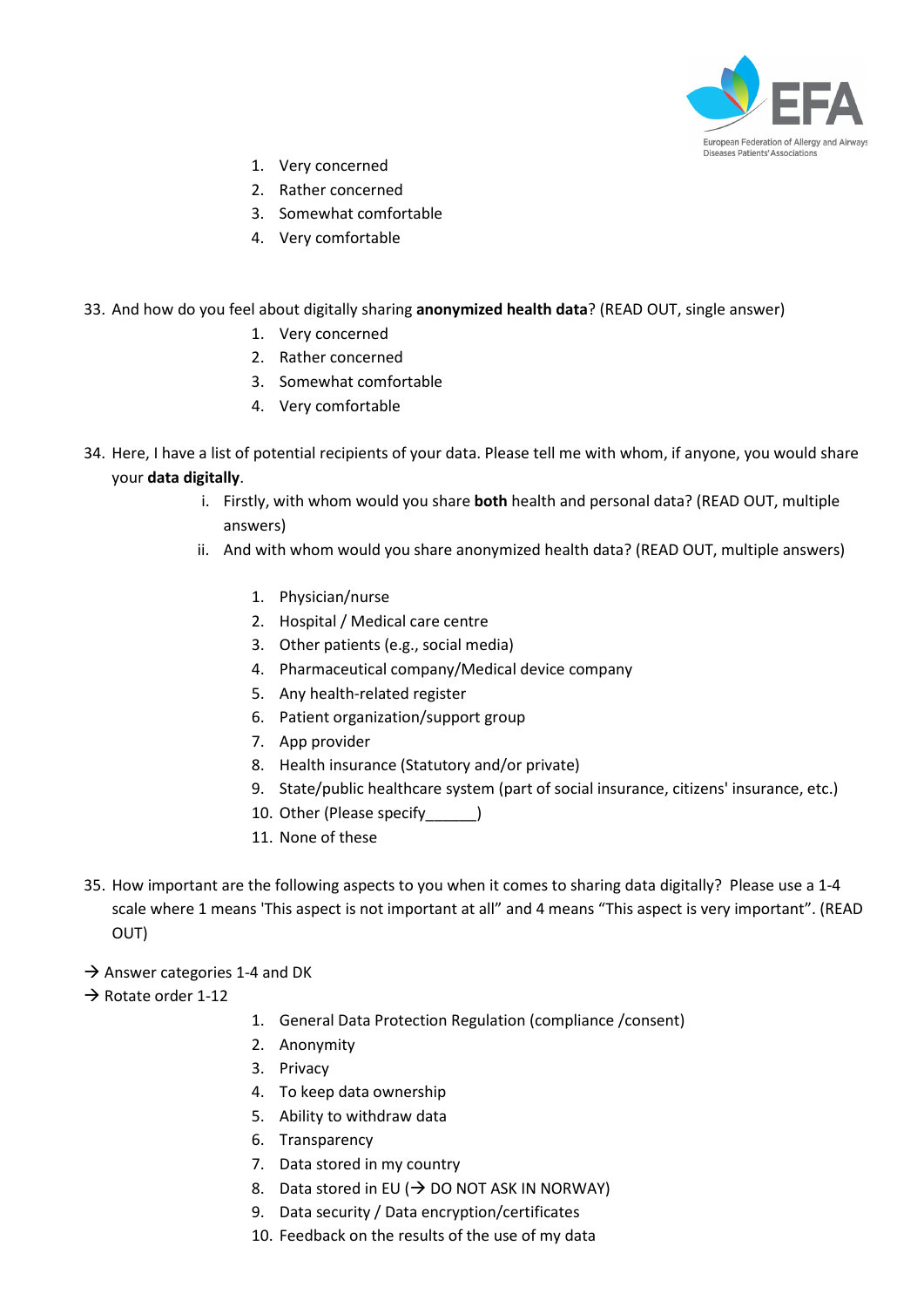

- 11. Data used for common good/for better health outcomes
- 12. Trust towards the data operator
- 13. Other (Please specify [13. Other (Please specify

## 36. Which of the following aspects **justify** the sharing of your data digitally? (READ OUT, multiple answers)

 $\rightarrow$  Rotate order 1-11

- 1. Ability to manage my ASTHMA/COPD more efficiently
- 2. Ability to manage my ASTHMA/COPD more independently
- 3. To stabilize my condition
- 4. To improve my condition
- 5. To help researchers to understand the disease/cause of disease better
- 6. To contribute to public health
- 7. To ease the work of my physician/nurse
- 8. Early warnings of deterioration
- 9. Development of new drugs and therapies
- 10. Disease prevention in future generations
- 11. Less costs for the healthcare system
- 12. Other (Please specify [100]
- 13. None

## **Section 6: EMPOWERMENT**

- 37. Overall, how satisfied are you with your current disease management? Would you say… (READ OUT, single answer)
	- 1. Very satisfied
	- 2. Satisfied
	- 3. Neither satisfied nor dissatisfied
	- 4. Dissatisfied
	- 5. Very dissatisfied
- 38. Would you say that the usage of digital services and tools has overall impacted your health condition…? (READ OUT, single answer)
	- 1. Very positively
	- 2. Positively
	- 3. Neither positively nor negatively
	- 4. Negatively
	- 5. Very negatively
	- 6. Does not apply / digital services not used at all
- 39. How involved do you personally feel in the disease management of your ASTHMA/COPD? (READ OUT, single answer)
	- 1. Not at all
	- 2. Rather not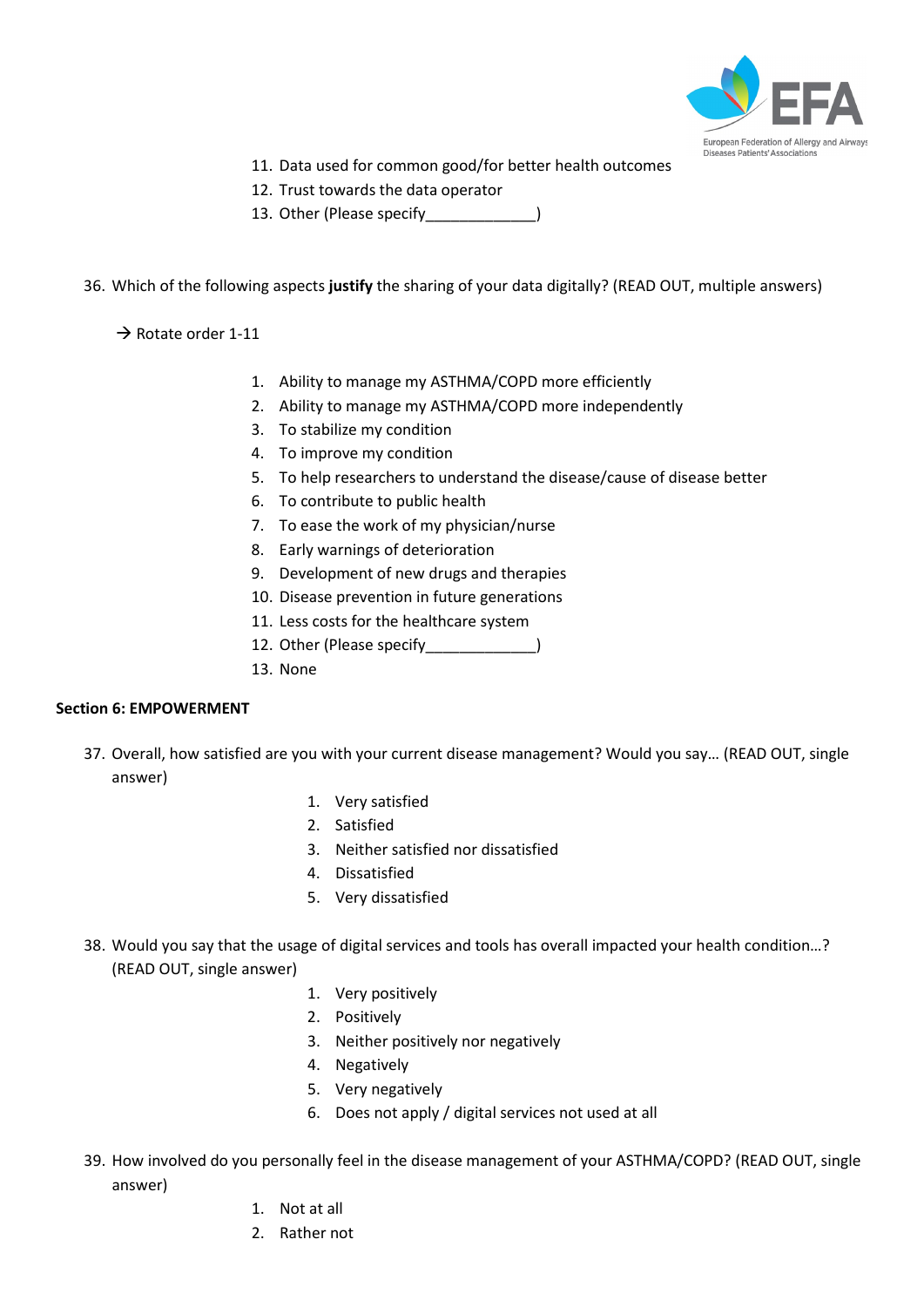

- 3. Somewhat
- 4. Very much
- 40. Do you think that digital solutions might increase your personal involvement in your disease management? Would you say….(READ OUT, single answer)
	- 1. Not at all
	- 2. Rather not
	- 3. Somewhat
	- 4. Very much
- 41. What are you missing regarding your disease management (including diagnostics, treatment and care) that could be handled digitally: (probe intensively)

42. In case someone supports/supported your use of digital tools, who did/does? (READ OUT, multiple answers)

- 1. Family members/partners
- 2. Friends
- 3. Colleagues
- 4. Visited courses/trainings
- 5. Health care staff (e.g., nurses)
- 6. Patient organisations
- 7. Other (Please specify )
- 8. Nobody
- 43. Would you be willing to be trained on the usage of digital tools? If yes, by whom? (READ OUT, multiple answers)
	- 1. Family members/partners
	- 2. Friends
	- 3. Colleagues
	- 4. Visit courses/trainings
	- 5. Health care staff (e.g., nurses)
	- 6. Patient organisations
	- 7. Other (Please specify )
	- 8. No, not willing to / not needed
- 44. Do you participate in any disease related online communities? (READ OUT, single answer)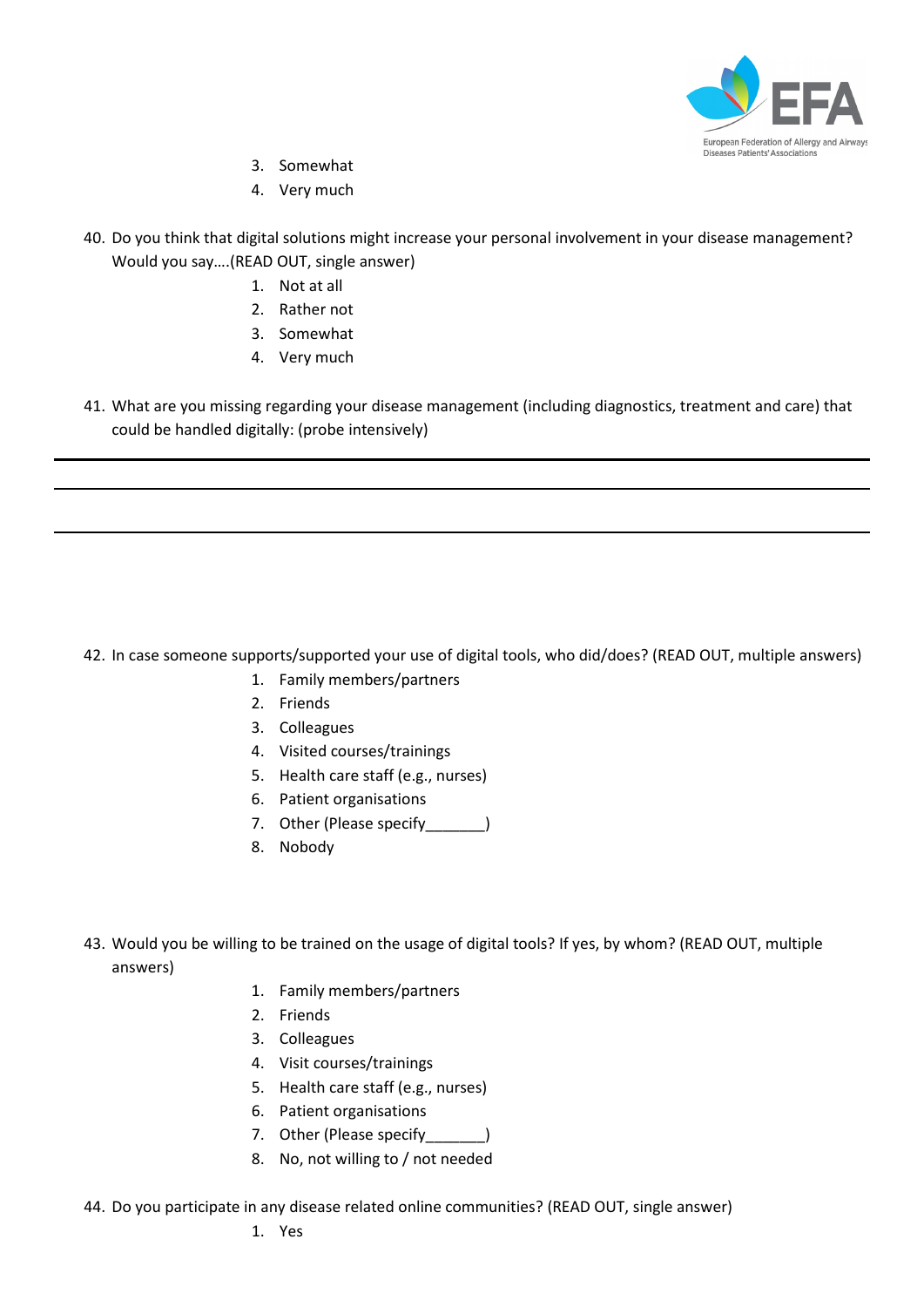

- 2. No
- 45. When it comes to maintenance costs for digital health services, such as upgrades, updates, devices and repairs. What are acceptable costs per year for you to ensure the usage of digital health services? (READ OUT, single answer)
	- 1. None, no costs should occur
	- 2. 1-10 Euro
	- 3. 11-50 Euro
	- 4. 51-100 Euro
	- 5. 101-250 Euro
	- 6. 251 500 Euro
	- 7. 501 1000 Euro
	- 8. 1.001,- Euro or more
- 46. And finally, do you think that the establishment of digital services and tools for the management of ASTHMA/COPD will change personal disease management prospectively…(READ OUT, single answer)
	- 1. Very positively
	- 2. Positively
	- 3. Neither positively nor negatively
	- 4. Negatively
	- 5. Very negatively
	- 6. Don't know

## **Section 6: ADDITIONAL DEMOGRAPHICS**

- 47. Size of household: do you live in a …? (single answer)
	- 1. One-person household
	- 2. Two-person household
	- 3. Household with three or more people
- 48. Are you …? (single answer)
	- 1. working (full/part time)
	- 2. a student
	- 3. in vocational training
	- 4. a housewife/house husband
	- 5. on disability/sick leave
	- 6. retired
	- 7. out of work (unemployed, seeking work)
	- 8. Prefer not to say
- 49. What kind of health insurance do you have? (READ OUT, single answer)
	- 1. Public/statutory health insurance WITHOUT private supplementary insurance
	- 2. Public/statutory health insurance WITH private supplementary insurance
	- 3. Private health insurance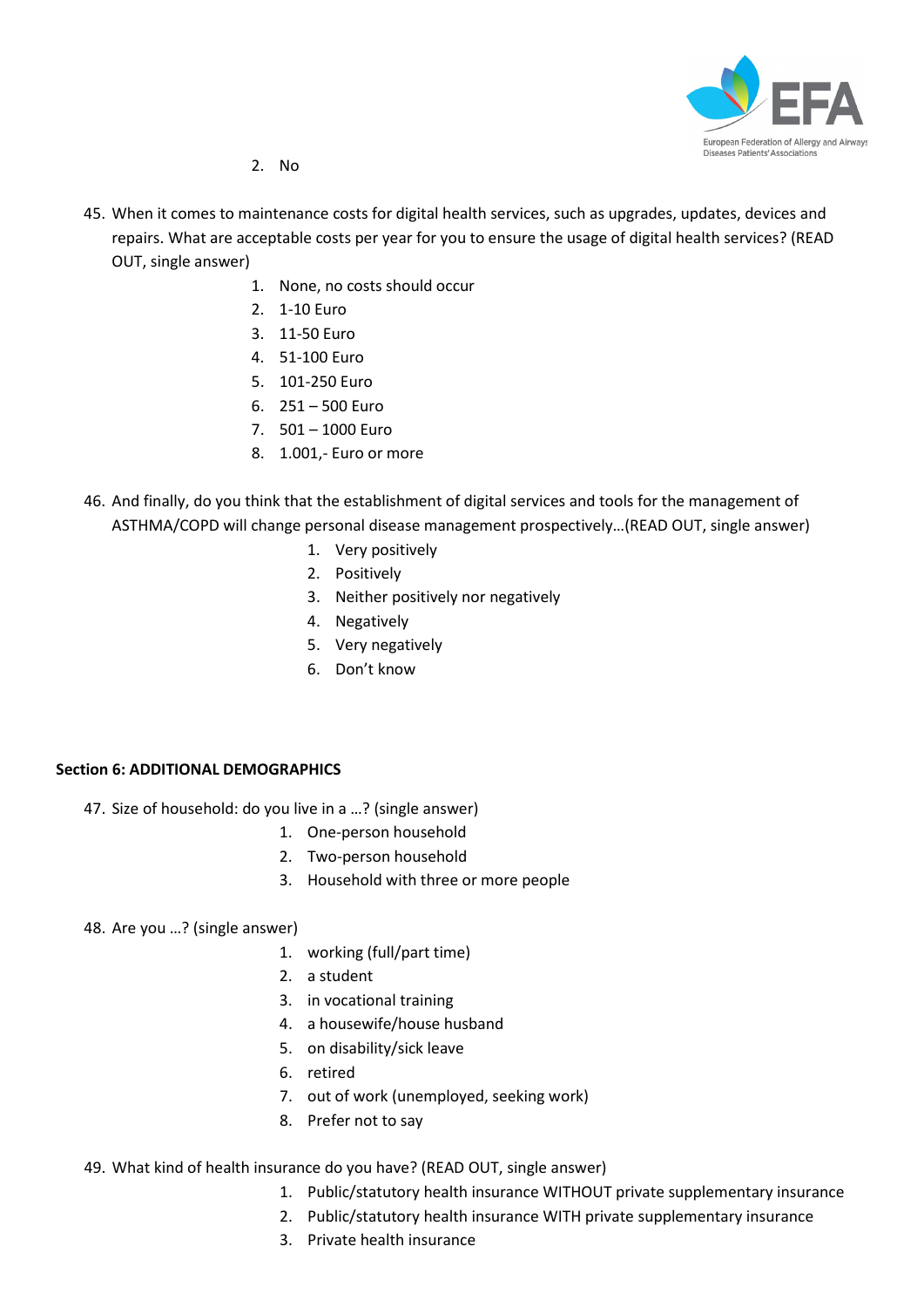

4. No health insurance

# 50. Is there anything else you would like to share with us on this topic?

**Thank you and close!**